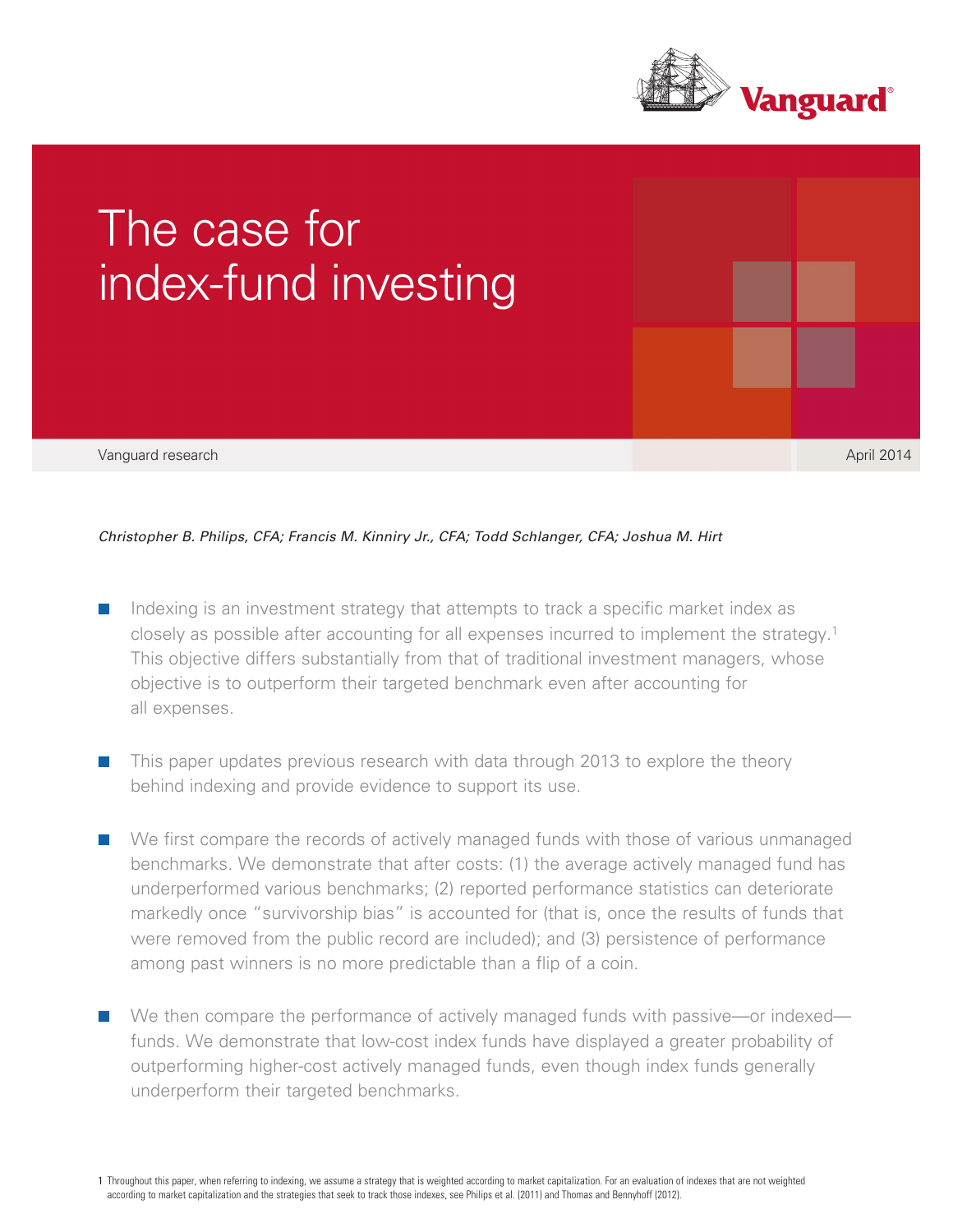Since its beginnings in the early 1970s, indexing as an investment strategy has grown tremendously, to the point that according to data from Morningstar, assets in U.S.-domiciled index mutual funds and exchange-traded funds (ETFs) accounted for 35% of equity and 17% of fixed income funds as of year-end 2013. An indexed investment strategy—via a mutual fund or an ETF, for example—seeks to track the returns of a particular market or market segment after costs by assembling a portfolio that invests in the same group of securities, or a sampling of the securities, that compose the market. To track the returns of a specific market or market segment, indexing (or passive) strategies use quantitative risk-control techniques that seek to replicate the benchmark's return with minimal expected deviations (and, by extension, with no expected alpha, or positive excess return versus the benchmark). In contrast, actively managed funds, either fundamentally or quantitatively managed, seek to provide a return that exceeds that of a benchmark. In fact, any strategy that operates with an objective of differentiation from a given benchmark can be considered active management and should therefore be evaluated based on the success of the differentiation. (See the accompanying box, "Beyond the active/passive label—Considerations in selecting funds.")

This paper explores indexing theory and evidence to support its use by investors. We first review the performance of actively managed funds across several broad categories. We note the important role of costs, and of "survivorship bias," in any fund analysis or selection process. Next we compare the results of actively managed funds versus indexed strategies. Finally, we emphasize key characteristics of a well-managed index fund.

# Importance of zero-sum game to the case for indexing

The zero-sum game is a theoretical concept underpinning why indexing can serve as an attractive investment strategy. The concept of a zero-sum game starts with the understanding that at every moment, the holdings of all investors in a particular market aggregate to form that market (Sharpe, 1991). Because all investors' holdings are represented, if one investor's dollars outperform the aggregate market over a particular time period, another investor's dollars must underperform, such that the dollarweighted performance of all investors sums to equal the performance of the market.2 Of course, this holds for any market, such as foreign stock and bond markets, or even specialized markets such as commodities or real estate.

*Notes about risk and performance data: Investments are subject to market risk, including the possible loss of the money you invest. Past performance is no guarantee of future returns. Bond funds are subject to the risk that an issuer will fail*  to make payments on time, and that bond prices will decline because of rising interest rates or negative perceptions of *an issuer's ability to make payments. Investments in stocks issued by non-U.S. companies are subject to risks including country/regional risk, which is the chance that political upheaval, financial troubles, or natural disasters will adversely affect the value of securities issued by companies in foreign countries or regions; and currency risk, which is the chance that the value of a foreign investment, measured in U.S. dollars, will decrease because of unfavorable changes in currency exchange rates. Stocks of companies based in emerging markets are subject to national and regional political and economic risks and to the risk of currency fluctuations. These risks are especially high in emerging markets.* 

*Funds that concentrate on a relatively narrow market sector face the risk of higher share-price volatility. Prices of mid- and small-cap stocks often fluctuate more than those of large-company stocks. U.S. government backing of Treasury or agency securities applies only to the underlying securities and does not prevent share-price fluctuations. Because high-yield bonds are considered speculative, investors should be prepared to assume a substantially greater level of credit risk than with other types of bonds. Diversification does not ensure a profit or protect against a loss in a declining market. Performance data shown represent past performance, which is not a guarantee of future results. Note that hypothetical illustrations are not exact representations of any particular investment, as you cannot invest directly in an index or fund-group average.*

<sup>2</sup> Dollar weighting gives proportional weight to each holding, based on its market capitalization. Compared to equal weighting, which helps ensure against any one fund dominating the results but also implicitly makes relatively large bets on smaller constituents, dollar weighting more accurately reflects the aggregate equity and bond markets.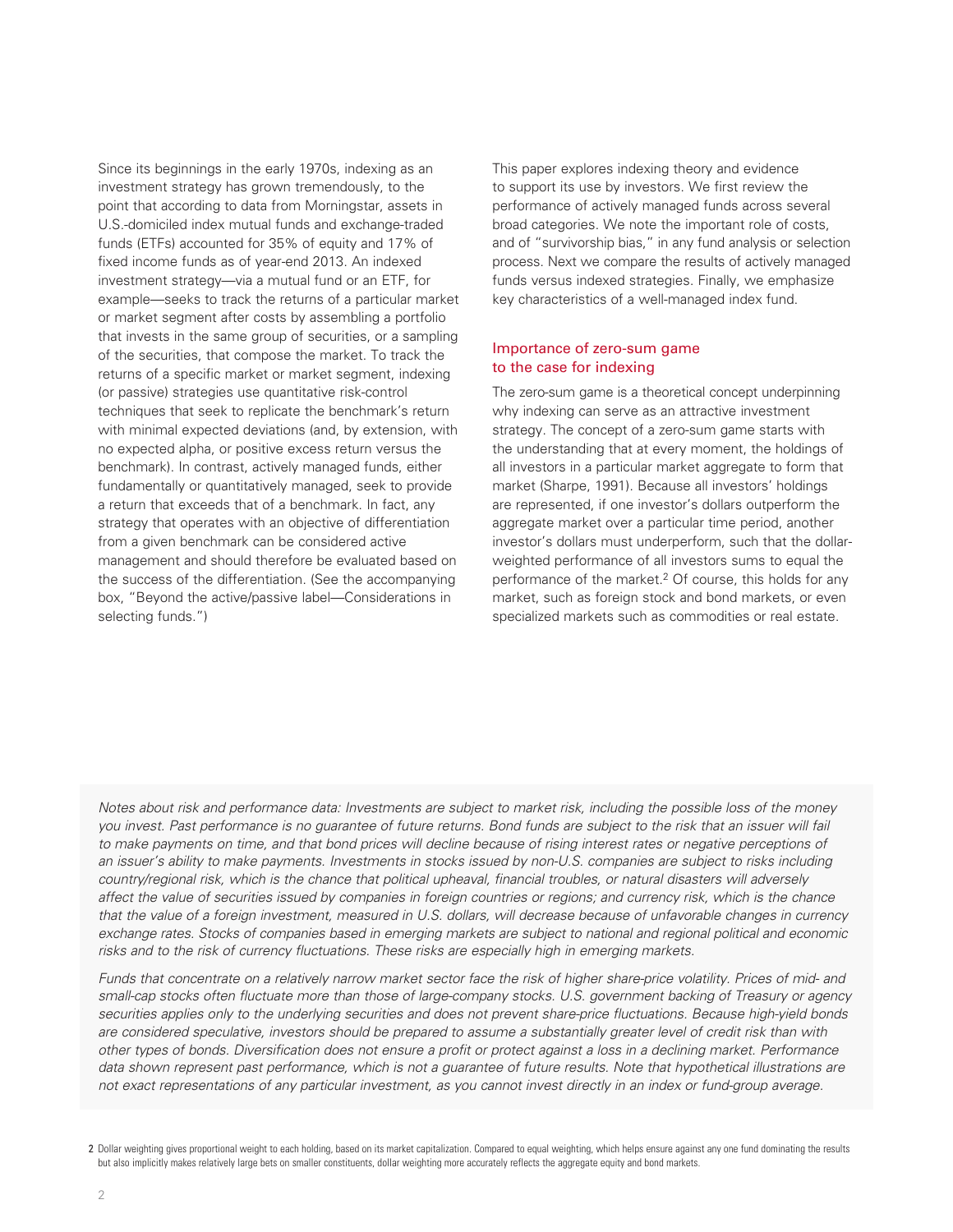The aggregation of all investors' returns can be thought of as a bell curve (see Figure 1), with the benchmark return as the mean. In the figure, the market is represented by the tan region, with the market return as the black vertical line.

At every moment, the dollar-weighted positive excess performance equals the inverse of the dollar-weighted underperformance, such that the sum of the two equals the market return. However, in reality, investors are exposed to costs such as commissions, management fees, bid-ask spreads, administrative costs, market impact,3 and, where applicable, taxes—all of which combine to reduce investors' realized returns over time. The aggregate result of these costs shifts the investors' curve to the left. We represent the adjustment for costs with a blue curve (see Figure 1). Although a portion of the after-cost dollar-weighted performance continues to lie to the right of the market return, represented by the green region in the figure, a much larger portion is now to the left of the market line, meaning that after costs, most of the dollar-weighted performance of investors falls

### Figure 1. Impact of costs on zero-sum game



Source: Vanguard.

short of the aggregate market return. By minimizing costs, therefore, investors have the opportunity to outperform those investors who incur higher costs. This concept is just as relevant in markets often thought to be less "efficient," such as small-capitalization or international equities (Waring and Siegel, 2005).

### Beyond the active/passive label—Considerations in selecting funds

Investors have many considerations to sort through when evaluating a fund as an investment option. Identifying a successful active manager requires due diligence on the investor's part. But once identified, a very talented active manager with a proven philosophy, discipline, and process, and at competitive costs, can provide an opportunity for outperformance. Topping the list of considerations in active management is the importance of finding a manager who can articulate, execute, and adhere to prudent, rational strategies consistently; and then ensuring that the manager's strategy fits into your overall asset and subasset allocations. Discipline in maintaining low investment costs—that is, administrative and advisory expenses plus costs due to turnover, commissions, and execution—is also essential to realizing any positive excess return. Another key factor is that of consistency—that is, keeping a good manager, once one is found, rather than rapidly turning over the portfolio. Maintaining the ability to filter out noise—especially short-term measures of performance versus either benchmarks or peers—is furthermore crucial.

Like active managers, investors who choose to index their investments via a passively managed fund or ETF should also realize that not all passive options are alike. An investor should first ensure that the index fund or ETF seeks to track a benchmark that truly represents the targeted objective. For example, if total exposure to U.S. stocks is the object, using an index fund or ETF based only on the 500 stocks in the Standard & Poor's 500 Index would be insufficient, because historically a significant percentage of the total U.S. market capitalization falls outside of the largest 500 names. When comparing similar index funds, investors should focus first on the expense ratio, since cost is the largest factor driving tracking error or deviations relative to the target index. Wide tracking error may also be a potential warning sign of inefficient management. Other factors can be considered too, such as the degree to which a fund engages in securities lending, or whether the fund attempts to match the benchmark through a sampling technique versus full replication.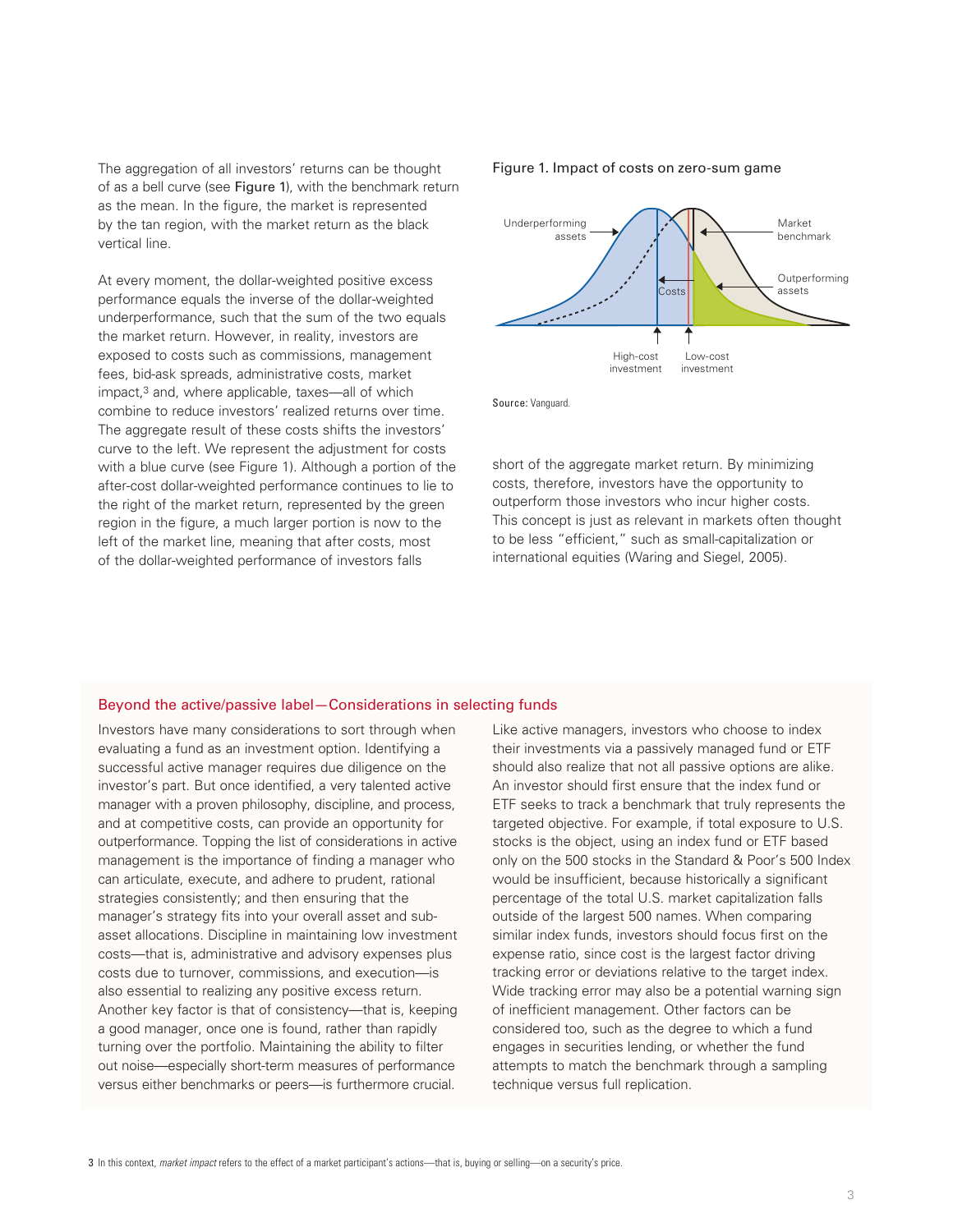### Record of actively managed mutual funds

The clear objective of actively managed portfolios is to outperform a given benchmark. Depending on the active strategy, the target benchmark could be a traditional market index such as the Standard & Poor's 500 Index or the Barclays U.S. Aggregate Bond Index, or the objective could be to generate a positive return in excess of that of U.S. Treasury bills (that is, an absolute-return strategy), with Treasury bills the benchmark. Some managers even seek to deliver outperformance while taking on less risk than their targeted benchmark. Of course, all managers experience times when their investing style is out of favor, but over a reasonably long period—covering multiple market cycles and environments—a skilled active manager should be able to deliver positive excess returns versus the targeted benchmark for the full period. Although the theory of such active outperformance is intuitive, the actual track record of actively managed funds is underwhelming, suggesting that such skill is difficult to find.

#### Data

To examine how successful active managers have been in achieving these aims, we begin by examining the performance of a range of funds available to U.S. investors, focusing on a few broad investment categories: U.S. and non-U.S. equities as well as U.S. fixed income. (For an evaluation of actively managed global bond portfolios, see Philips, Schlanger, and Wimmer, 2013.) For all of our comparisons, we use the open-end fund universe provided by Morningstar. Fund classifications are provided by Morningstar, as are the expense ratios, assets under management, inception dates, and termination dates (if relevant). Fund returns are reported net of cost; however, front- or back-end loads and taxes are unaccounted for. We excluded sector funds and specialist funds from our analysis. For our evaluation of index funds, we excluded ETFs because of the lack of adequately long back-runs of data. However, we would expect the conclusions of our results using index funds to extend to index ETFs because index ETFs operate with a similar objective to index funds. We used all share classes of funds to capture the broadest perspective on investor performance, and thus also the influence of differential costs on returns of otherwise identical funds. Even so, we ran the risk of overweighting particular investment strategies. To check the robustness of our findings, we therefore also present, in a later section, our results in terms of asset-weighted performance. When evaluating fixed income, long-term U.S. government and long-term corporate funds were excluded because of their small sample size and consistent duration mismatch versus the available longbond benchmarks. For international equity funds, we excluded small-capitalization-focused funds from the style analysis because of a lack of history.

# The results show: Active managers underperformed their benchmarks

Figure 2 shows the relative performance of actively managed mutual funds when evaluated against the funds' benchmarks (as identified in each firm's fund prospectus) over the 1, 3, 5, 10, and 15 years through December 31, 2013. For each period we show three results:

- 1. The percentage of funds in each category that survived the time period but underperformed their benchmarks and were unadjusted for so-called survivorship bias (that is, the results do not reflect those funds that dropped out over time).
- 2. The percentage of funds in each category that started the given period but either underperformed or dropped out of the sample (thereby accounting for survivorship bias—that is, the practice of removing "dead" funds from a performance database—see the box on page 6 for more on the importance of accounting for dead funds).
- 3. The annualized excess return for the median surviving fund.

Figure 2's major finding is that active fund managers as a group have underperformed their stated benchmarks across most of the fund categories and time periods considered. To take one example, 68% of U.S. large-cap value equity funds underperformed their benchmarks over the ten years ended December 31, 2013. The case for indexing has been strong over shorter horizons, too, although shorter sample periods have tended to produce slightly more erratic results. The case for indexing over longer horizons such as 15 years has also tended to be strong. We also show median annualized excess returns in Figure 2 because to evaluate managers using solely the percentage underperforming assumes that a manager who underperforms by  $-10\%$  has achieved a result as meaningful as one who underperforms by just –0.01%. Using again the example of U.S. large-cap value equity funds at the ten-year horizon, the median surviving fund returned an annualized –0.48% less than the targeted benchmark. In fact, the median fund trailed its benchmark in the majority of fund categories and time horizons we examined. It is important to note, however, that the median returns cited are only for those funds that survived, as we do not have full-period statistics for funds that closed along the way.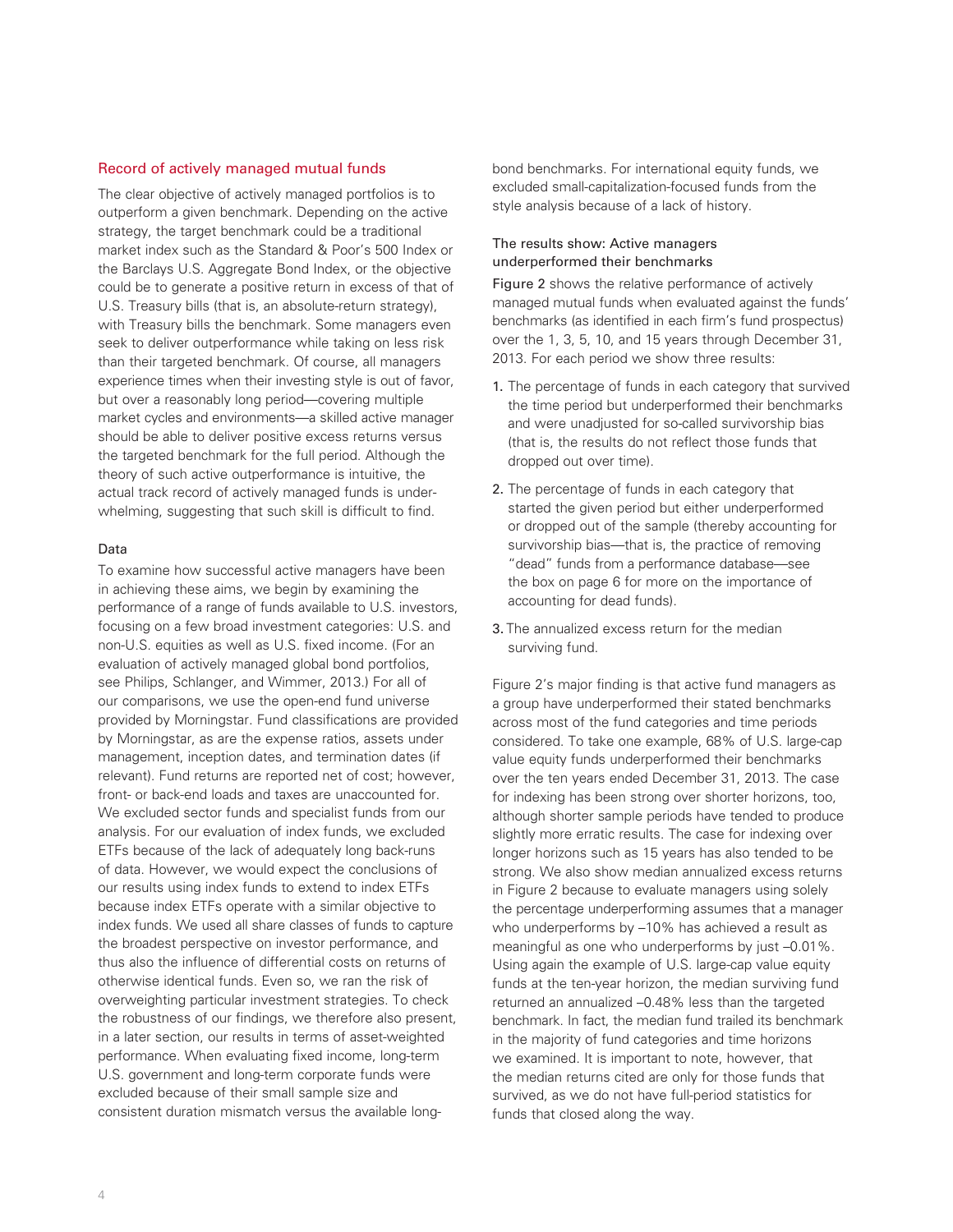

### Figure 2. Performance of actively managed mutual funds versus their prospectus benchmarks

Note: Data reflect periods ended December 31, 2013.

Sources: Vanguard calculations, using data from Morningstar, Inc. Fund classifications provided by Morningstar; benchmarks reflect those identified in each fund's prospectus.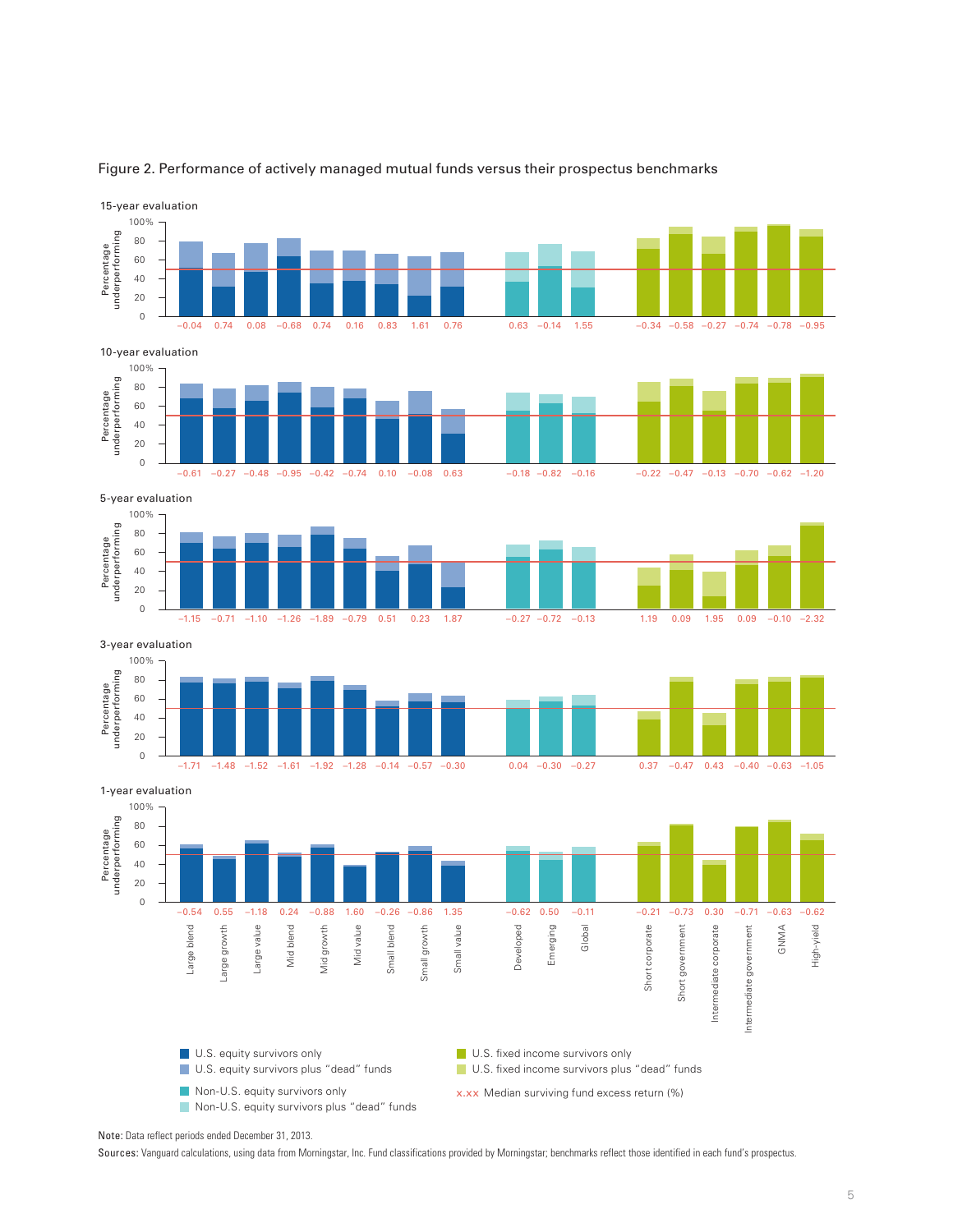### Impact of survivorship bias on performance results

Schlanger and Philips (2013) discussed the importance of accounting for dead funds when evaluating the performance of various fund categories. The study found that: Surviving funds generally outperformed funds that were liquidated or merged; a significant majority of liquidated funds underperformed before closure; a significant majority of funds that were eventually merged underperformed before the merger; and a fund merger generally led to better relative performance compared with periods before the event, but the merged funds' performance still lagged their unmanaged benchmarks.

To test the assumption that closed funds underperformed over the time period evaluated in this paper, we analyzed the performance of all the funds identified by Morningstar as either being liquidated or merged into another fund. We measured the closed funds' excess returns versus a style-box benchmark for the 6, 12, and 18 months previous to the funds' date of closure. Figure 3 presents the results. Clearly, a possible factor leading to the closure of these funds was relative underperformance.4

We attempted to account for survivorship bias in Figure 2 by identifying those funds that were alive at the start of each period but dropped out of the database at some point along the way. (See the box above, and Figure 3.) If underperforming funds drop out of the database, this tends to exaggerate the proportion of active managers who outperform their chosen index and is exactly what the empirical results seem to suggest. This adjusted percentage is shown in Figure 2 as the light blue bar above the blue bar. For example, in the case of U.S. large-cap value equity funds, at the ten-year horizon, the adjustment for survivorship bias increases the proportion underperforming from 66% to 82%. Indeed, after accounting for this survivorship bias, the degree of underperformance increased across all categories.

### Importance of benchmark selection

Comparing a fund's results with those of its designated benchmark provides perspective on how the fund has fared relative to its stated objective. However, this may not be so informative for investors interested in a

## Figure 3. Impact of survivorship bias on performance results



Notes: Data reflect periods ended December 31, 2013. The figure reflects the median funds' excess return versus a style benchmark as noted in the Appendix, on page 18. We show here the returns for any fund that was removed from the Morningstar database for any reason.

Sources: Vanguard calculations, using data from Morningstar, Inc.

fund from a particular market segment. This is because managers may in fact be using benchmarks that do not align with their fund's investment style. For example, a global manager may be comparing a fund to the S&P 500—a U.S. large-cap index—when an index that includes a global sampling of countries would be a more appropriate match. Figure 4 assigns an appropriate "style benchmark" to each fund based on the fund's Morningstar category. For example, funds categorized by Morningstar as "large-cap U.S. value" were compared against a representative U.S. large-cap value index and so on. In most cases, the perception of how the average manager performed differs from that conveyed by Figure 2.5

These results highlighted several important findings. First, the relative underperformance of actively managed funds versus their style benchmarks has been consistent across asset classes (both equity and fixed income). Second, within each asset class, we again observed consistency with respect to relative underperformance across the Morningstar style boxes (for example, as in

<sup>4</sup> These results corroborate previous studies on the impact of survivorship bias. Brown and Goetzmann (1995), for example, showed that funds tend to disappear owing to poor performance. In addition, Carhart et al. (2002) showed that the performance impact of dead funds increases as the sample period increases.

<sup>5</sup> For the time periods with available data, we used benchmarks provided by MSCI and CRSP for the U.S. fund categories; however, we found similar results using benchmarks provided by Russell and by Standard and Poor's. See Philips and Kinniry (2012) for more on the nuances of benchmark construction.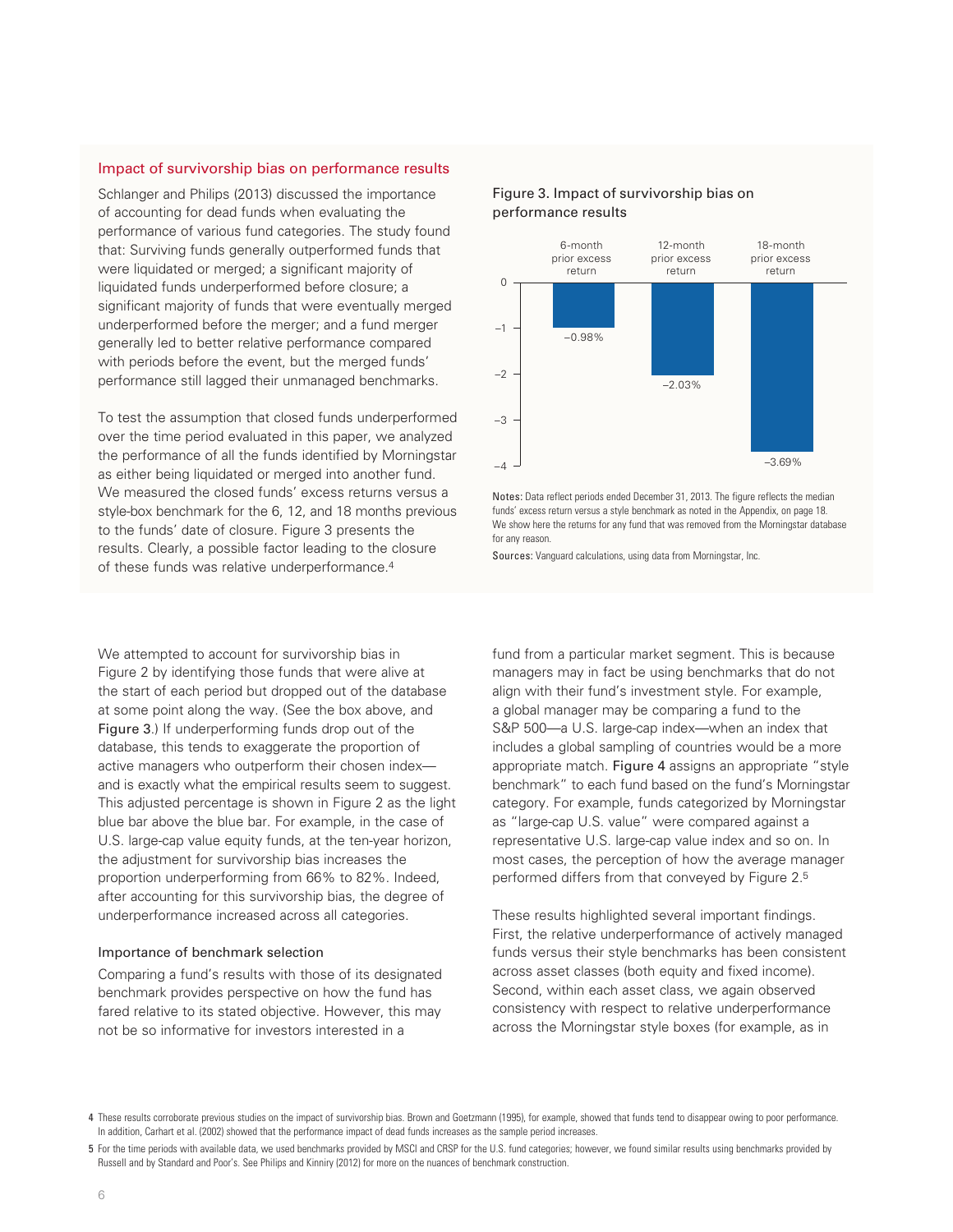

#### Figure 4. Performance of actively managed mutual funds versus a representative 'style benchmark'

Notes: See the Appendix, on page 18, for a listing of all the benchmarks used in this analysis. Data reflect periods ended December 31, 2013.

Sources: Vanguard calculations, using data and fund classifications from Morningstar, Inc., MSCI, CRSP, Standard & Poor's, and Barclays. Fund classifications provided by Morningstar.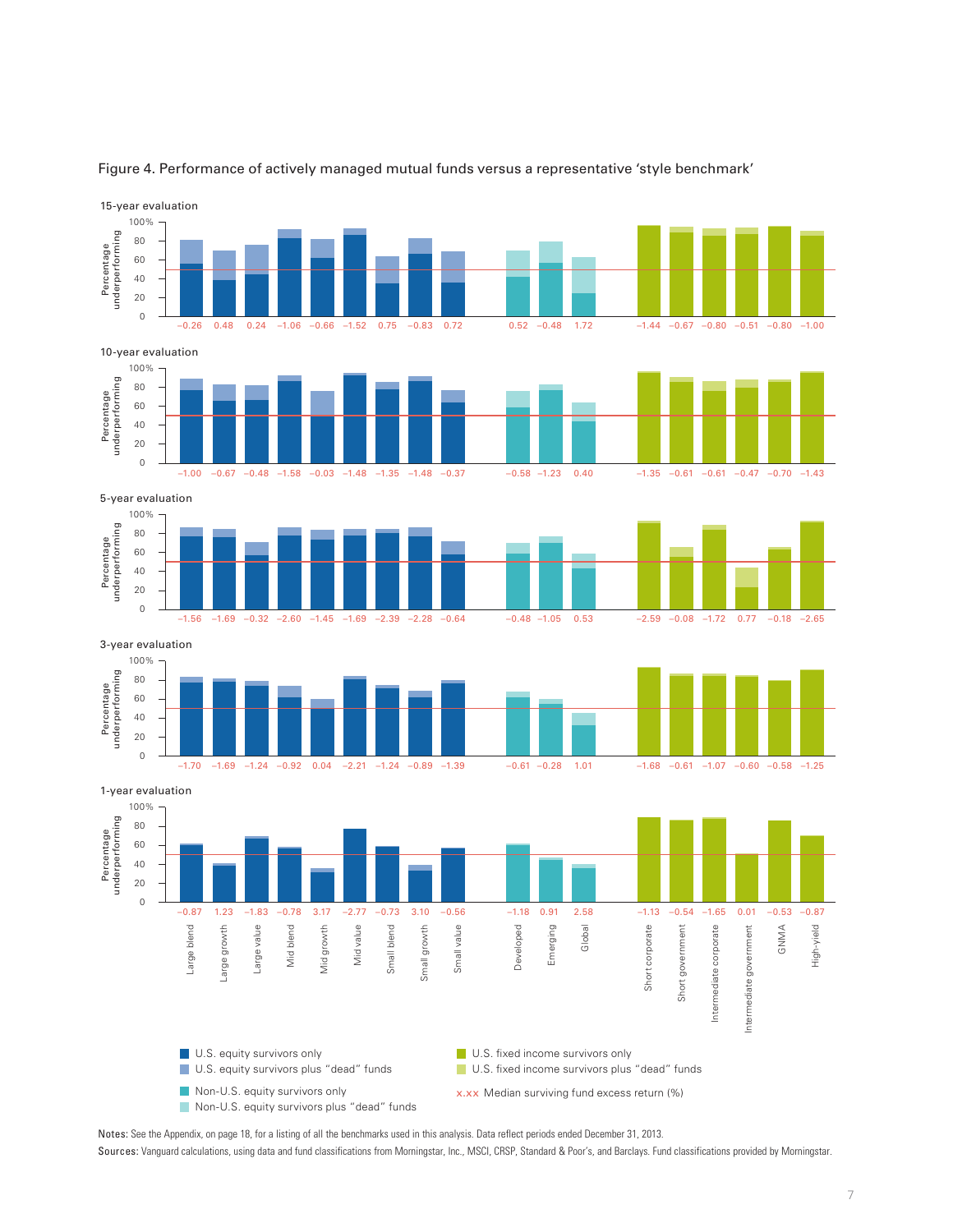

### Figure 5. Portfolios of actively managed funds can lead to increased volatility

Notes: This illustration of hypothetical portfolios does not represent the returns of any particular investment. Portfolio weights approximate the relative allocations within each market as of December 31, 2013. Allocations are as follows: Median active U.S. equity portfolio—70% median large-cap fund/20% median mid-cap fund/10% median small-cap fund; median active U.S. bond portfolio—64% median government bond fund/36% median corporate bond fund; median active non-U.S. equity portfolio—78% median developed markets fund/22% median emerging markets fund. The U.S. bond market is represented by the Barclays U.S. Aggregate Bond Index; the U.S. stock market is represented by the Dow Jones U.S. Total Stock Market Index from 1997 through May 2005 and the MSCI US Broad Market Index thereafter; and the international stock market is represented by the MSCI All Country World Index ex USA. Sources: Vanguard calculations, using data from Morningstar, Inc.

capitalization and size within equities). Finally, and of particular interest, a *significant majority* of actively managed funds in so-called inefficient sectors such as mid- and small-cap stocks, high-yield bonds, and emerging market stocks underperformed their benchmark, particularly when accounting for those funds that were closed. As mentioned earlier, a common myth is that actively managed funds have a leg up in market segments perceived as inefficient. Clearly, funds invested in these inefficient areas have not delivered on the promise of outperformance.

## Implications for investors

While we have demonstrated the challenges of investing in actively managed funds with respect to outperformance, investors building portfolios of active funds may also be subject to higher volatility than a given benchmark. For example, Figure 5 shows the median excess return and median excess volatility for portfolios of actively managed funds from Figure 4 relative to the market benchmark. In many cases the active portfolio had both lower returns and higher volatility than the market benchmark. Of course this was not always the case, and particularly with respect to the international portfolios for the 15-year period, higher risk generally came with higher returns. (See also the upcoming Figure 12).

Although the median portfolio generally underperformed its indexes, investors do have the opportunity to select funds that rank in the upper half of all managers. Indeed, our analysis has so far shown that even over a relatively long period, some actively managed funds survived and outperformed their benchmarks. Including such outperformers in a portfolio is the primary objective of investors who use actively managed funds. And if we were to recreate Figure 5 using top-quartile-performing funds, the results would surely shift. (See also the box, "Assessing investors' performance," on page 9.)

### Can investors consistently pick winning funds?

Two critical questions for investors, therefore, are: "Do I have the ability to pick a winning fund in advance?" and "Will the winning fund continue to win for the entire life of my portfolio?" In other words, can an investor expect to select a winner from the past that will then persistently outperform in the future? Academics have long studied whether past performance can accurately predict future performance. More than 40 years ago, Sharpe (1966) and Jensen (1968) found limited to no persistence. Three decades later, Carhart (1997) reported no evidence of persistence in fund outperformance after adjusting for both the well-known Fama-French threefactor model (that is, the influence of the equity market,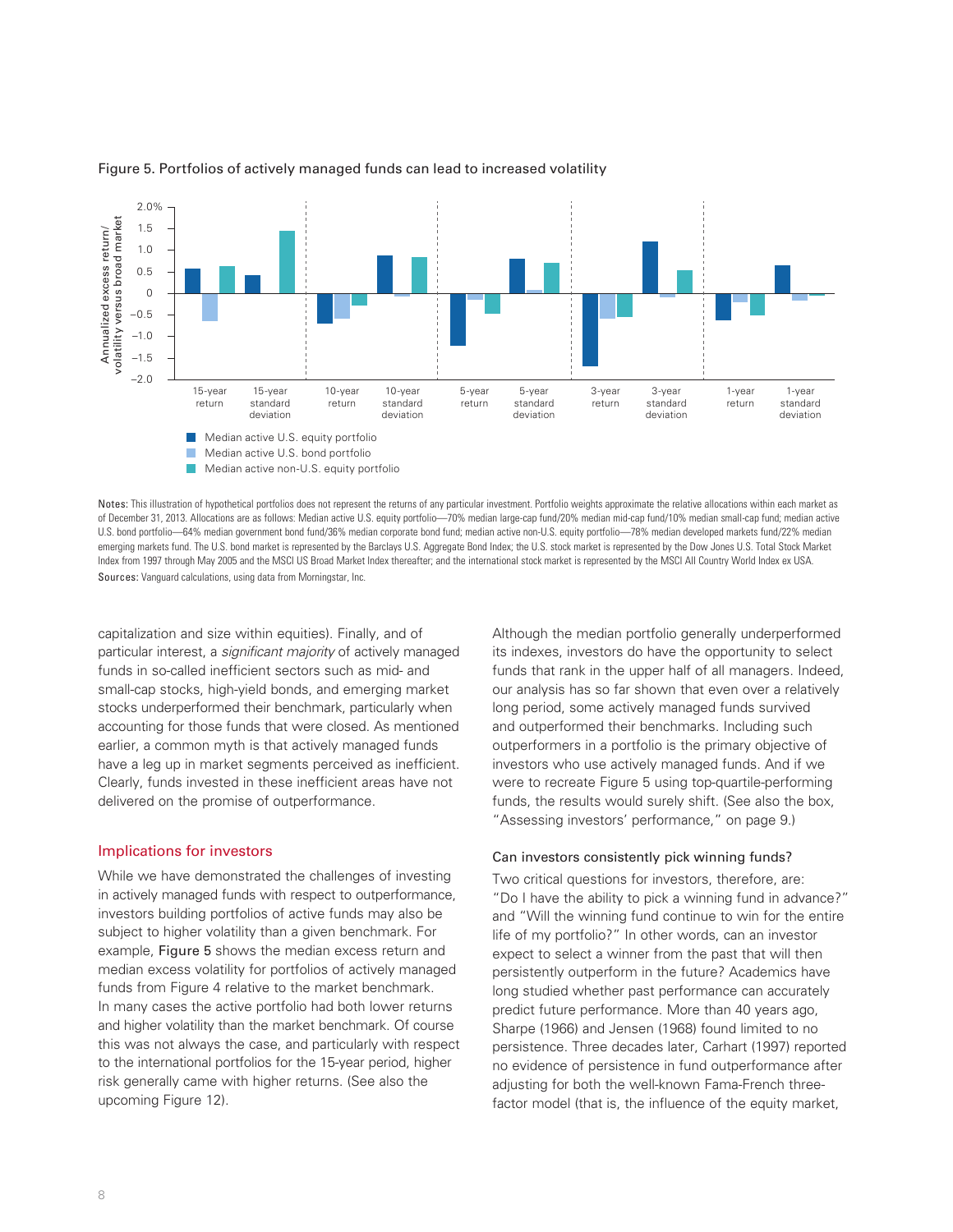### Assessing investors' performance

Another way to evaluate the relative success of investors is to view performance results in terms of asset-weighted performance. In such a computation, larger funds account for a larger share of the results because they reflect a greater proportion of investors' assets. Relative to "equal weighting" or using a category's median fund, which may be large or small, asset weighting provides a clearer sense of how investors collectively performed. One caveat to such an approach, however, is that not all funds report

asset values on a regular basis. To be included in our analysis, a fund had to have both monthly assets and monthly returns. As a result, the funds represented in Figure 6 may not be the same as those shown in Figures 2 and 4. Note also that although we have a sizable sample to evaluate, nearly one-third of all funds shown in Figures 2 and 4 are excluded in Figure 6 because of failure to report assets. This is especially relevant for the 10- and 15-year periods.





Notes: See the Appendix, on page 18, for a listing of all the benchmarks used in this analysis. Data reflect periods as of December 31, 2013. Sources: Vanguard calculations, using data from Morningstar, Inc., MSCI, CRSP, Standard & Poor's, and Barclays.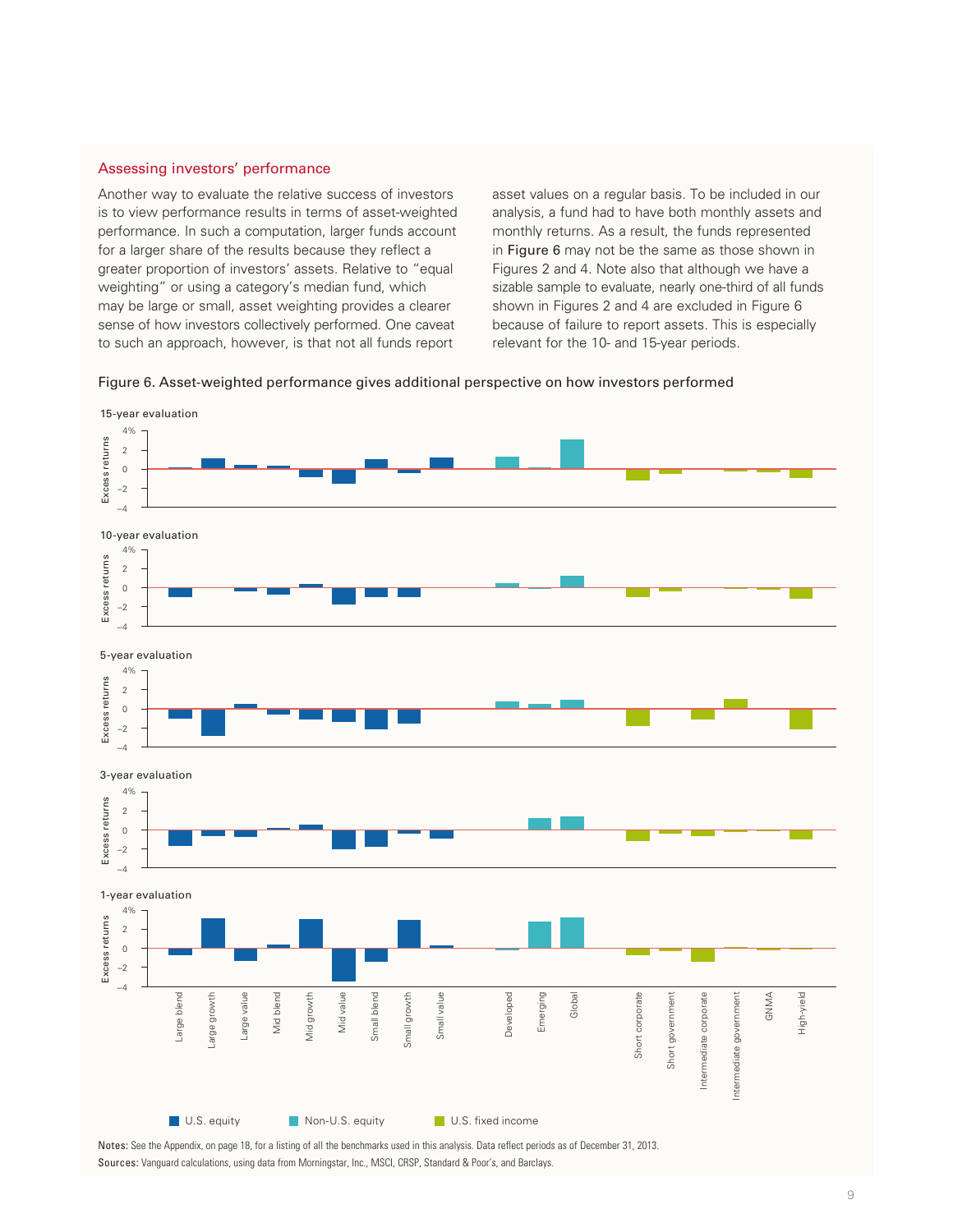fund size, and fund style, as delineated by Eugene Fama and Kenneth French in 1993) as well as for momentum. Carhart's study reinforced the importance of fund costs and highlighted how not accounting for survivorship bias can skew results of active/passive studies in favor of active managers. More recently, Fama and French (2010) reported results of a separate 22-year study suggesting that it is extremely difficult for an actively managed investment fund to regularly outperform its benchmark. (By the same token, see also our upcoming analysis in this paper of persistence among previously losing funds.)

To analyze consistency among actively managed funds, we ranked all U.S. equity funds in terms of excess return versus their stated benchmarks over the five years ended 2008. We then divided the funds into quintiles, separating out the top 20% of funds, the next-best-performing 20% of funds, and so on. We then tracked their excess returns over the following five years (through December 2013) to check their performance consistency. If the funds in the top quintile displayed consistently superior excess returns, we would expect a significant majority to remain in the top 20%. A random outcome would result in about 20% of funds dispersed evenly across the five subsequent buckets (that is, if we ignore the possibility of a fund closing down).

It is interesting that, as Figure 7 shows, the results for U.S. investors in U.S. equity funds do not appear to be significantly different from random. Although about 12% of the top funds (145 of 1,205) remained in the top 20% of all funds over the subsequent five-year period, an investor selecting a fund from the top 20% of all funds in 2008 stood a 42% chance of falling into the bottom

20% of all funds or seeing his or her fund disappear along the way. Indeed, we found that the percentage of highest-quintile active funds falling to the lowest quintile (28%) exceeded the probability that the funds would remain in the top quintile (12%). Stated another way, of the 5,945 funds available to invest in 2008, only 145 (2%) achieved top-quintile excess returns over both the five years ended 2008 and the five years ended 2013.

The subsequent performance of funds that were in the bottom quintile in 2008 (from Figure 7) was furthermore revealing. Fully 47% of the 1,142 funds were liquidated or closed by 2013, and 5.5% remained in the bottom quintile, while only 17.2% managed to "right the ship" and rebound to either of the top-two quintiles. Indeed, persistence has tended to be stronger for previous losers than previous winners.

This high turnover with respect to outperformance and market leadership is one reason the temptation to change managers because of poor performance can simply lead to more disappointment. For example, Goyal and Wahal (2008), in a well-reported study, found that when sponsors of U.S. institutional pension plans replaced underperforming managers with outperforming managers, the results were far different than expected. For example, the authors evaluated the performance of both hired and fired managers before and after the decision date. They found that following termination, the fired managers actually outperformed the managers hired to replace them by 49 basis points in the first year, 88 basis points over the first two years, and 103 basis points over the first three years.

Quintile ranking in subsequent nonoverlapping

|          |                 |                                                        |                     |       | gammo ramming in sabsoquont nonovonapping<br>5-year period ended 12/31/2013 (percentage of funds) |       |                    |                   |        |
|----------|-----------------|--------------------------------------------------------|---------------------|-------|---------------------------------------------------------------------------------------------------|-------|--------------------|-------------------|--------|
| Quintile | No. of<br>funds | Excess return<br>ranking (5 years<br>ended 12/31/2007) | Highest<br>quintile | High  | Medium                                                                                            | Low   | Lowest<br>quintile | Merged/<br>closed | Total  |
|          | 1,205           | Highest quintile (1)                                   | 12.0%               | 14.8% | 14.4%                                                                                             | 16.8% | 28.0%              | 14.0%             | 100.0% |
| 2        | 1,200           | High $(2)$                                             | 8.6                 | 16.8  | 18.3                                                                                              | 17.0  | 16.3               | 23.0              | 100.0  |
| 3        | 1.198           | Medium (3)                                             | 11.9                | 15.9  | 16.4                                                                                              | 13.8  | 8.4                | 33.6              | 100.0  |
| 4        | 1.200           | Low (4)                                                | 16.8                | 9.1   | 13.0                                                                                              | 10.0  | 7.3                | 43.8              | 100.0  |
| 5        | 1.142           | Lowest quintile (5)                                    | 20.7                | 8.9   | 8.2                                                                                               | 9.7   | 5.5                | 46.9              | 100.0  |

# Figure 7. Analyzing persistence of ranking in actively managed U.S. funds

Notes: The first two columns rank all active U.S. equity funds within each of the Morningstar style categories based on their excess returns relative to their stated benchmarks during the period cited. The shaded columns show how the funds in each quintile performed over the next five years.

Sources: Vanguard and Morningstar, Inc.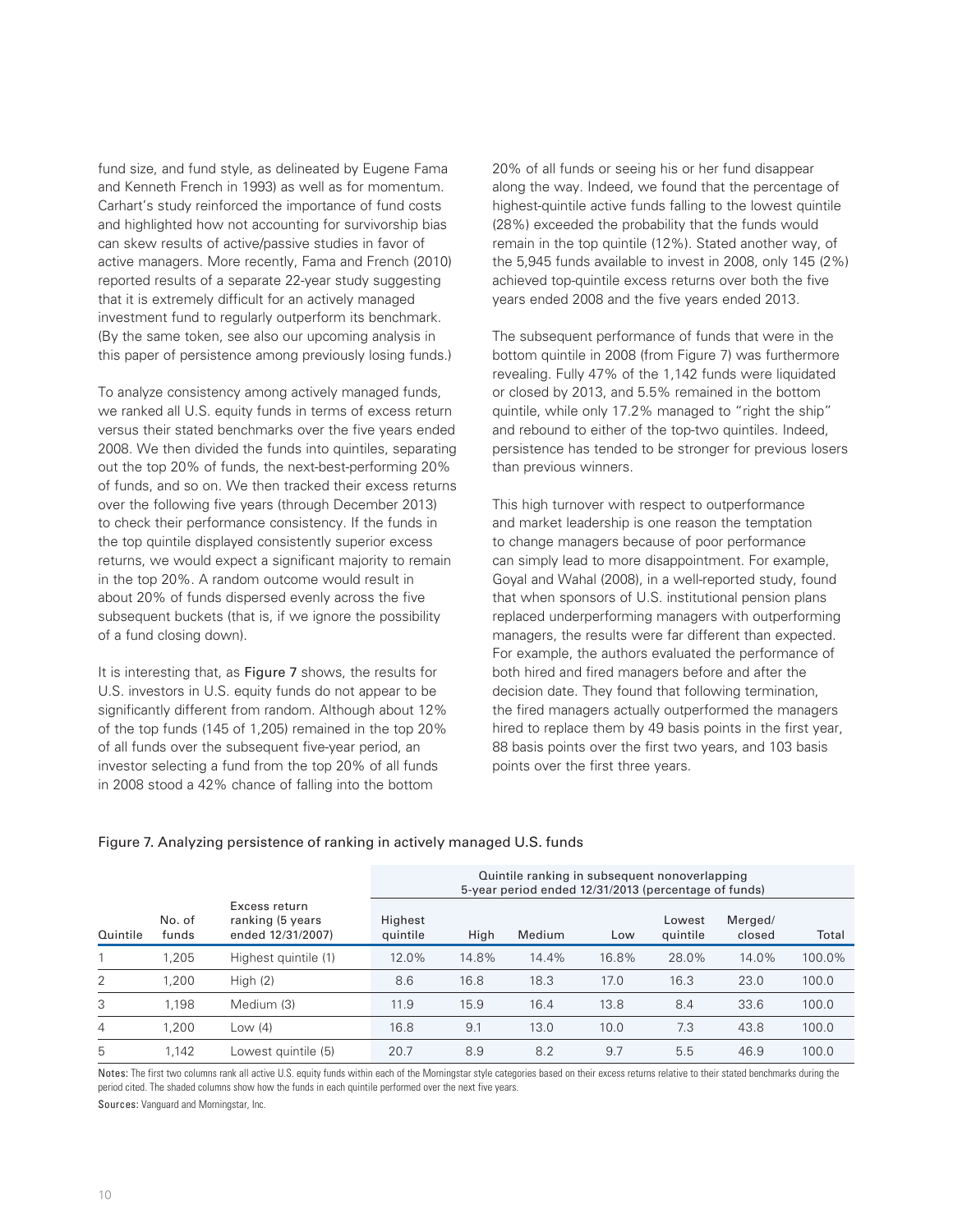### Figure 8. Relative performance can be volatile over time and in shorter evaluation windows

Category 1998 1999 2000 2001 2002 2003 2004 2005 2006 2007 2008 2009 2010 2011 2012 2013 Large blend 94% 89% 75% 64% 56% 50% 44% 58% 65% 74% 66% 63% 67% 71% 75% 76% Large growth 99 90 62 67 56 33 45 66 57 37 56 63 74 79 88 76 Large value 86 93 83 54 39 41 31 34 74 82 71 50 50 45 51 57 Mid-cap blend 88 70 76 81 71 60 65 60 80 81 78 73 70 75 68 78 Mid-cap growth 87 70 89 94 88 77 77 81 83 76 44 52 47 50 53 73 Mid-cap value 76 61 84 85 86 70 83 90 95 81 76 64 52 57 74 78 Small blend 44 67 23 21 20 18 21 38 51 83 62 67 70 69 79 80 Small growth 29 22 28 34 61 59 78 83 87 73 74 80 81 82 85 77 Small value 82 78 87 81 48 25 28 23 31 36 55 46 44 41 56 58

Percentage of actively managed equity funds underperforming benchmark for five years ended . . .

Notes: See the Appendix, on page 18, for benchmarks used for each Morningstar style box. Data reflect periods through December 31, 2013.

Sources: Vanguard calculations, using data from Morningstar, Inc., MSCI, CRSP, and Standard & Poor's.

# Impact of market cycles on results of actively managed funds

Over time and over specific periods, the percentage of funds underperforming a particular index will vary. Much of this variation is due to the cyclical nature of the financial markets. Figure 8 shows five-year evaluation windows for the U.S. equity style boxes. These shorter time windows reveal the presence of significant volatility. For example, the percentage of large-cap value funds that underperformed the large-cap value benchmark ranged from 93% for the five years ended 1999 to just 31% for the five years ended 2004.

Style-box cyclicality is influenced by the relative performance of one style benchmark versus another. First, because many managers have holdings that fall within other boxes, when there are significant differences in returns between style boxes, managers in the lowerperforming boxes can be expected to stand a greater chance of outperforming their respective style box. For example, if mid-cap value outperforms large-cap value by 300 basis points, and mid-cap value stocks constitute 20% of a large-cap value manager's portfolio, the largecap manager would realize 60 basis points of excess return relative to the large-cap value benchmark, which could result in that manager outperforming the large-cap value benchmark. For a more in-depth analysis of the cyclicality of indexing, see Philips and Kinniry (2009).

A second perspective with respect to market cycles is the performance of actively managed funds during bear markets. A common perception is that actively managed funds will outperform their benchmark in a bear market because, in theory, active managers can move into cash or rotate into defensive securities to avoid the worst of a given bear market.

In reality, the probability that these managers will move fund assets to defensive stocks or cash at just the right time is very low. Most events that result in major changes in market direction are unanticipated. To succeed, an active manager would have to not only time the market but also do so at a cost that was less than the benefit provided. Figure 9, on page 12, illustrates how hard it has been for active fund managers to outperform the broad U.S. stock market. In four of seven bear markets since January 1973, and six of the eight bull markets, the average mutual fund did not outperform the index. When considering the implications of these results, it's important to note that to win over time a manager must not only accurately time the start and end of the bear market but select winning stocks during each period. Combining these results with those from previous figures in this paper demonstrates the challenges for long-term investors when choosing active management. For more on the challenges of outperforming during bear markets, see Philips (2009) and Davis and Philips (2007).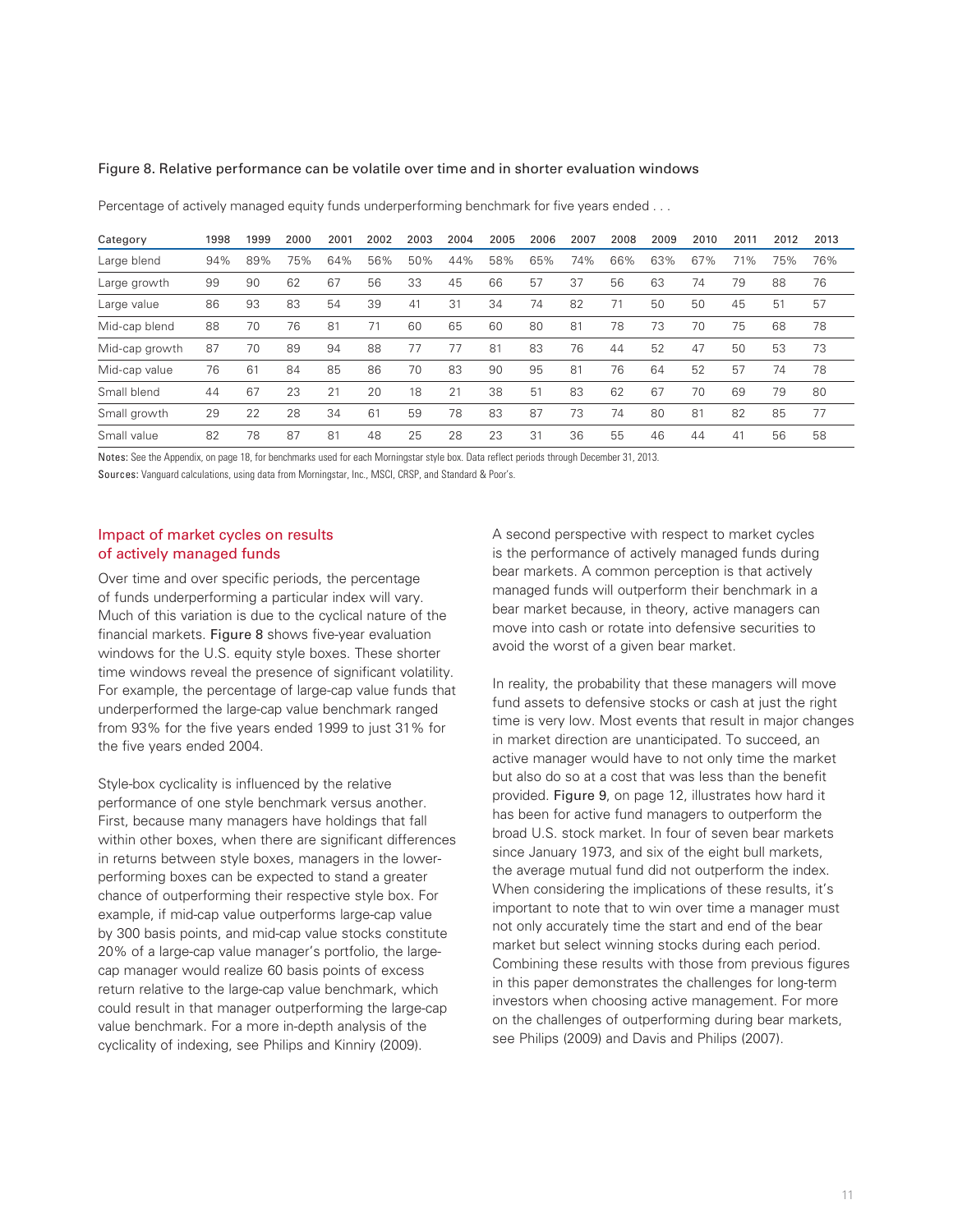

### Figure 9. Percentage of managers outperforming market during bull and bear cycles

Sources: Vanguard calculations, using data from Morningstar, Inc., and Dow Jones.

## Comparing performance of index and active funds

The results presented so far showing the average underperformance of actively managed funds would seem to be consistent with the theory of the zero-sum game explained earlier. Before costs, for every invested dollar that outperforms the market, there has to be a dollar that underperforms. But once costs are taken into account, more funds will inevitably undershoot their desired benchmark than overshoot. Moreover, the evidence shows that the population of actively managed funds that we have examined is unable to outperform the rest of the population of investors. Our earlier theoretical discussion also suggested that passive funds ought to be able to outperform actively managed funds if: (1) active funds are unable, on average, to outperform their chosen benchmarks after costs, and (2) passive funds have lower average costs. Having demonstrated the first thesis, we now turn to the second.

Considerable evidence already exists that the odds of achieving a return that outperforms a majority of similar investors are increased if investors simply aim to seek the lowest possible cost for a given strategy. For example, Financial Research Corporation (2002) evaluated the predictive value of different fund metrics, including a fund's past performance, Morningstar rating, alpha, and beta.<sup>6</sup> In the study, a fund's expense ratio was the most reliable predictor of its future performance, with low-cost funds delivering above-average performances in all of the periods examined. Similar research conducted at Vanguard by Wallick et al. (2011) evaluated a fund's size, age, turnover, and expense ratio, and concluded that the expense ratio was the only significant factor in determining future alpha. In addition, Philips and Kinniry (2010) showed that using a fund's Morningstar star rating as a guide to future performance was less reliable than using the fund's expense ratio. Practically speaking, a fund's expense ratio is a valuable guide (although not a sure thing), because the expense ratio is one of the few characteristics known in advance.

6 *Alpha* refers to a portfolio's risk-adjusted excess return versus its effective benchmark. Beta is a measure of the magnitude of a portfolio's past share-price fluctuations in relation to the movement of the overall market (or appropriate market index).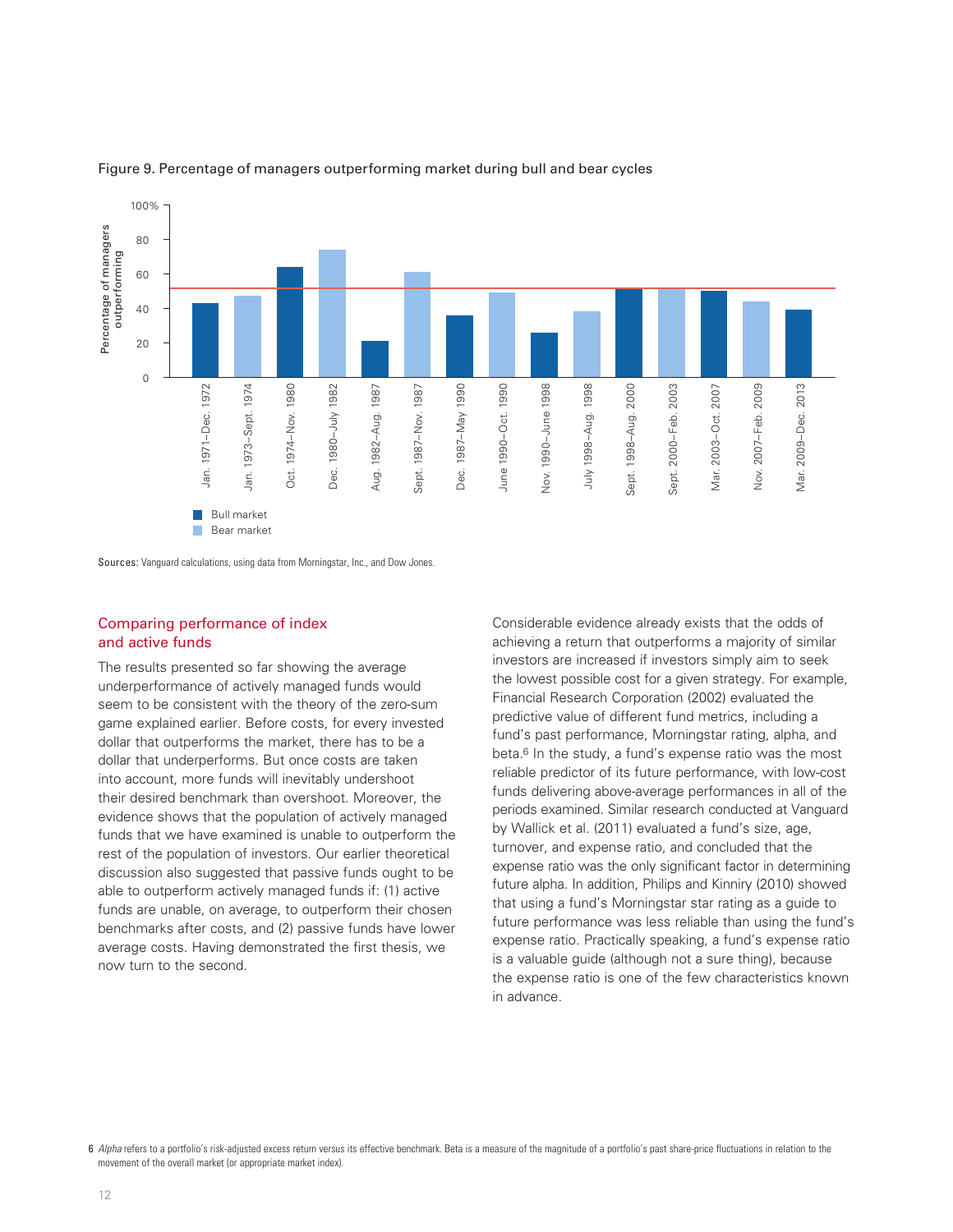Figure 10 shows the average dollar-weighted expense ratios for various categories of mutual funds. As of December 31, 2013, investors in actively managed largecap equity mutual funds were paying an average of approximately 0.80% annually, and those in actively managed government bond funds were paying 0.47% annually, versus 0.11% and 0.12% for the respective index funds and 0.14% and 0.15%, respectively, for ETFs.

Figure 11, on page 14, provides evidence for the inverse relationship between investment performance and cost across multiple categories of funds, including both indexed and active mandates. Specifically, the figure shows the ten-year annualized excess return of each fund relative to its style benchmark and the way in which those excess returns relate to the fund's expenses. The red line in each style box represents the simple regression line and signifies the trend across all funds for each style box. Generally speaking, the results show that higher costs are associated with lower excess returns. For investors, the clear implication is that by focusing on low-cost funds (both active and passive), the probability of outperforming higher-cost portfolios increased.

Taken together, Figures 10 and 11 suggest that indexed strategies can provide investors the opportunity to outperform higher-cost active managers. This is because index funds generally operate with lower costs than actively managed funds. The higher expenses for actively managed funds often result from both the research process required to identify potential outperformers and the generally higher turnover<sup>7</sup> associated with the attempt to best a benchmark.

Figure 12, on page 15, demonstrates the relative success of low-cost indexed strategies when compared to their higher-cost actively managed counterparts. For this analysis we were limited in our evaluations by the existence of both indexed and active funds within each market. As a result, we focused on large-cap blend stocks, small-cap blend stocks, foreign developed markets stocks, emerging markets stocks, and U.S. diversified bonds.

In keeping with the zero-sum theory, a majority of actively managed funds underperformed the average low-cost index fund across investment categories and

## Figure 10. Asset-weighted expense ratios of active and passive investments

Average dollar-weighted expense ratios as of December 31, 2013

|               | Investment type  | Actively<br>managed<br>funds | Index<br>funds | <b>ETFs</b> |
|---------------|------------------|------------------------------|----------------|-------------|
| U.S. stocks   | Large-cap        | 0.80                         | 0.11           | 0.14        |
|               | Mid-cap          | 0.97                         | 0.18           | 0.25        |
|               | Small-cap        | 1.04                         | 0.19           | 0.23        |
| U.S. equity   | GICS sectors     | 0.94                         | 0.44           | 0.37        |
| sectors       | Real estate      | 0.92                         | 0.13           | 0.20        |
| International | Developed market | 0.91                         | 0.17           | 0.29        |
| stocks        | Emerging market  | 1.16                         | 0.21           | 0.42        |
| U.S. bonds    | Corporate        | 0.58                         | 0.11           | 0.13        |
|               | Government       | 0.47                         | 0.12           | 0.15        |

Note: GICS = Global Industry Classification System.

Sources: Vanguard calculations, using data from Morningstar, Inc. Discrepancies are due to rounding.

time periods. These results are also in line with the conclusions of McGuigan (2006), who found that the probability of selecting the "wrong" active fund in terms of the degree of possible underperformance relative to a benchmark was always greater than the probability of selecting actively managed large- and mid-cap funds that would outperform by the same amount for the 20 years ended 2003.

It is important to note that we compared actively managed funds to low-cost indexed funds because when it comes to passive fund management, it's not just about picking any index fund. To track the returns of a specific market or market segment, indexing strategies use quantitative risk-control techniques that seek to replicate the benchmark's return with minimal expected deviations (and, by extension, with no expected alpha). However, because the targeted benchmark incurs no expenses, inefficiencies, or implementation costs, the return an investor receives in an index fund will reflect those implementation costs (transaction costs and other operational or trading frictions) and, therefore, should

<sup>7</sup> Turnover, or the buying and selling of securities within a fund, results in transaction costs such as commissions, bid-ask spreads, market impact, and opportunity cost. These costs, although incurred by every fund, are generally opaque, but do detract from net returns. A mutual fund with abnormally high turnover would thus likely incur large trading costs. All else being equal, the impact of these costs would reduce total returns realized by the investors in the fund.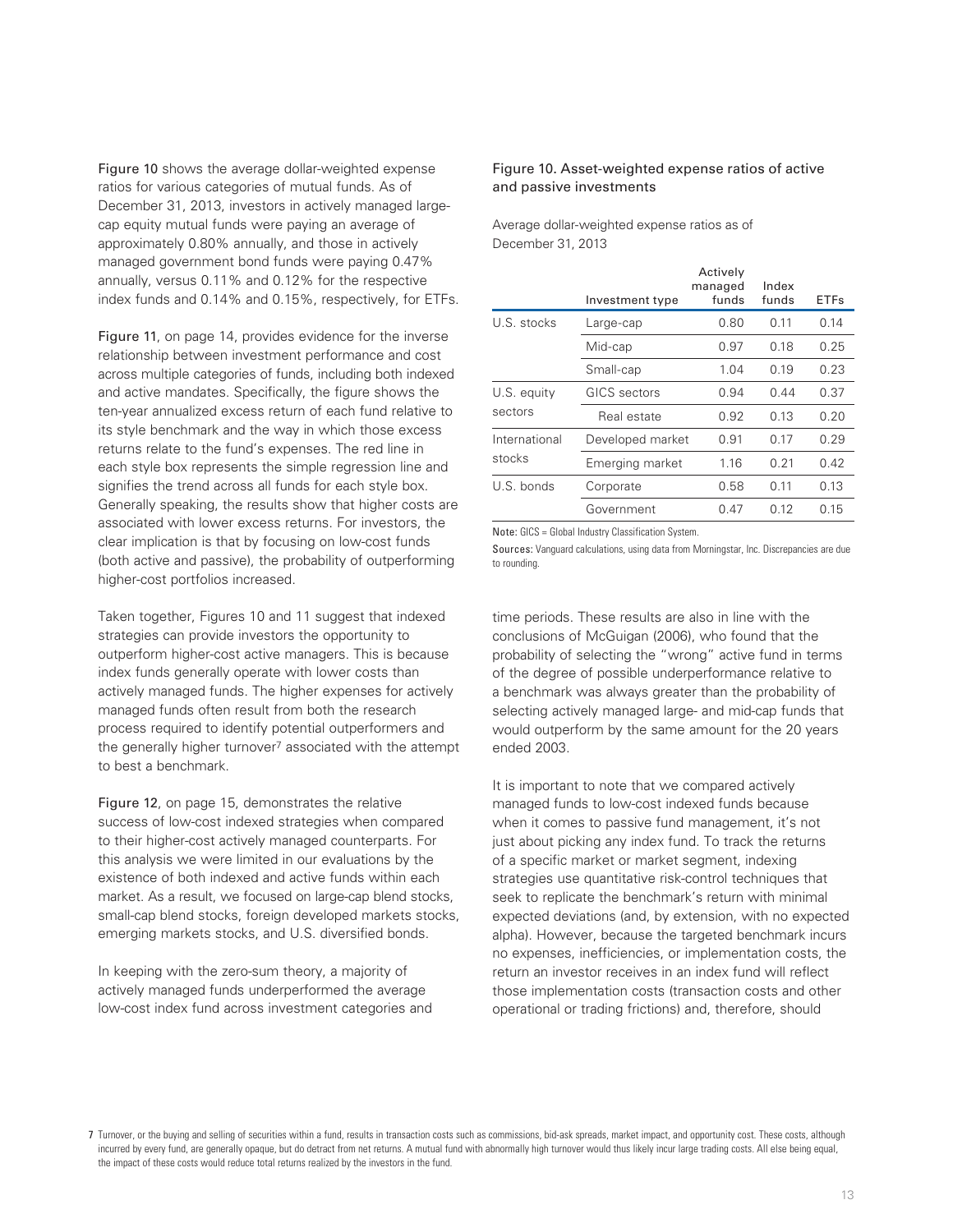### Figure 11. Inverse relationship between expenses and excess returns for all U.S. funds

a. U.S. equity funds



Expense ratio (scale from 0% to 3% for each cell)





Notes: Each plotted point represents a fund within the specific size, style, and asset group. The funds are plotted to represent the relationship of their expense ratio (x-axis) versus the ten-year annualized excess return relative to their style benchmark (y-axis). The straight line represents the linear regression, or the best-fit trend line, showing the general relationship of expenses to returns within each asset group. The scales are standardized to show the slopes' relationships to each other, with expenses ranging from 0% to 3% and returns ranging from -15% to 15% for U.S. equities and -5% to 5% for U.S. fixed income. Some funds' expense ratios and returns go beyond the scales and are not shown. See the Appendix, on page 18, for benchmarks used for each Morningstar style box. Data reflect periods ended December 31, 2013.

Sources: Vanguard calculations, using data from Morningstar, Inc., MSCI, CRSP, and Standard & Poor's.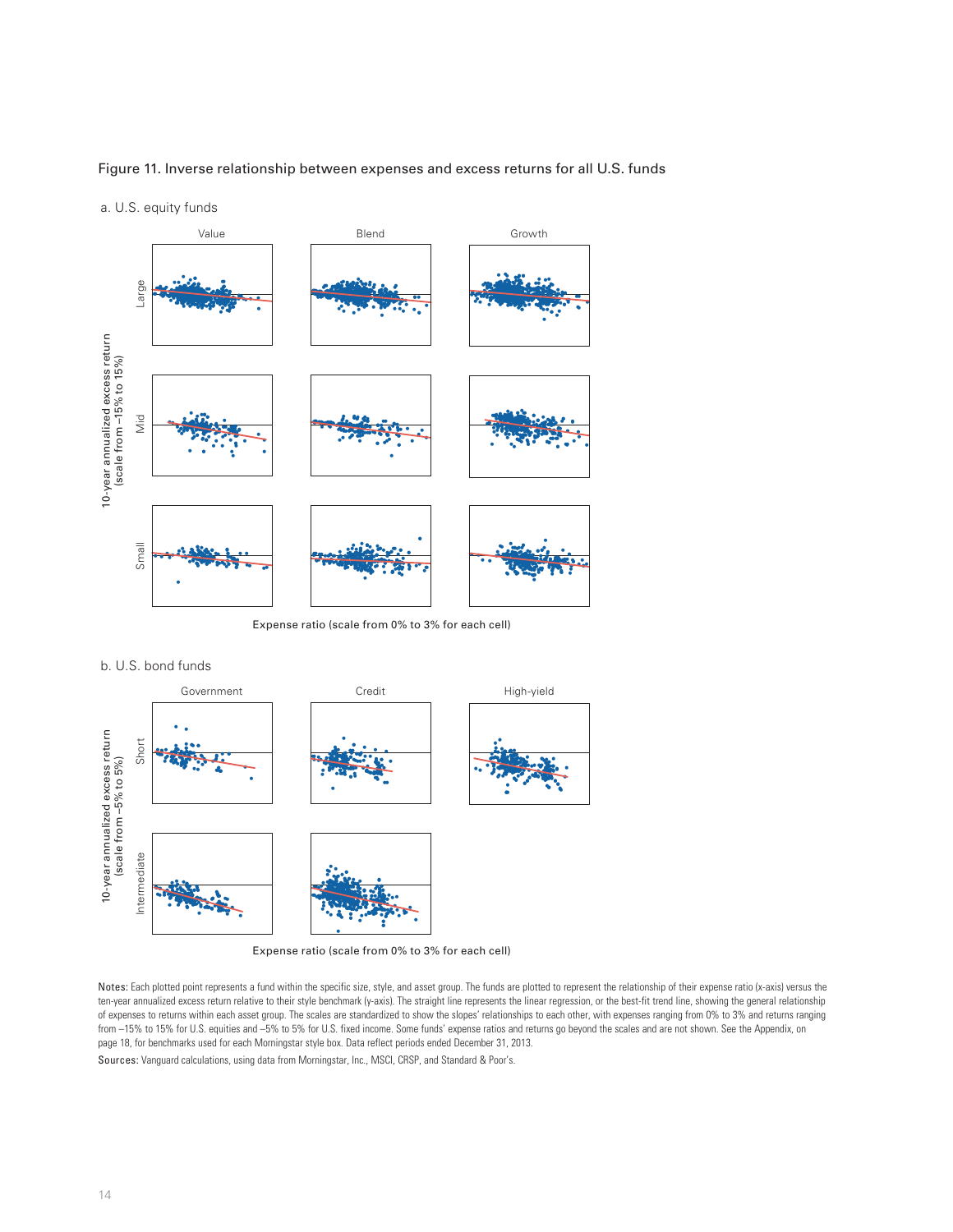

# Figure 12. Percentage of active funds underperforming the average return of low-cost index funds

Notes: The actively managed funds are those listed in the respective Morningstar categories. Index funds are represented by funds with expense ratios of 20 basis points or less as of December 31, 2013. All returns used were for the investor share class. Data reflect periods ended December 31, 2013.

Sources: Vanguard and Morningstar, Inc.

provide investors with the best proxy for the achievable or investable index return. Any investor seeking to capture the performance of a specific benchmark must therefore identify and then invest in an appropriate product that seeks to track that index, while acknowledging that not all indexed investment strategies are created equal.

Because an indexed strategy's objective is to mimic a given benchmark as tightly as possible, we stated earlier that any significant deviations from a benchmark's return over time can potentially indicate inefficient management.8 For index funds, a key driver of potential deviations is the expense incurred along the way to manage the portfolio. Figure 13, on page 16, performs a similar analysis as that in Figure 11, but focuses solely on those indexed strategies seeking to track the S&P 500 Index. The strength of the relationship is notable. Investors interested in the S&P 500 Index as a beta for large-cap stocks should consider investing in an index fund or ETF with the lowest possible expenses.

Beyond expense ratio, other factors that might contribute to the effectiveness of mimicking a targeted benchmark include portfolio size, the number of securities in the benchmark, the liquidity of the targeted market (resulting in larger or smaller bid-ask spreads), the nature and size of the portfolio's cash-flow profile, and the index strategy provider's portfolio- and risk-management processes. The net result of the factors discussed is that an ideal index fund or ETF would have low expenses, economies of scale, and an efficient and risk-controlled portfoliomanagement process. Together, these factors would permit an index fund or ETF to deliver returns very close to, if not identical to, the targeted benchmark consistently over time.

## Other benefits of indexed strategies

Indexed investments can provide several benefits to investors. First and foremost, indexed strategies benchmarked to broad-market indexes can provide greater control of the risk exposures in a portfolio. For example, filling a recommended equity allocation with an actively managed fund can result in meaningfully different risk-and-return characteristics than the broad market (see Figure 4, for instance). This could expose the investor to greater (or less) risk than he or she targeted by way of the asset allocation decision.

8 Tracking error results from numerous causes, some of which may be tied to government regulations. For example, in very narrow indexes such as those focusing on a specific stock market sector or an individual country, the Securities and Exchange Commission (or a foreign government) may establish limits on how much of any one security can be represented in a portfolio. As such, the index fund or ETF cannot replicate the targeted benchmark, even given the desire to do so. This leads to unavoidable tracking error, but may not be indicative of a poorly managed strategy, since the strategy may still reflect the most efficient investable vehicle available.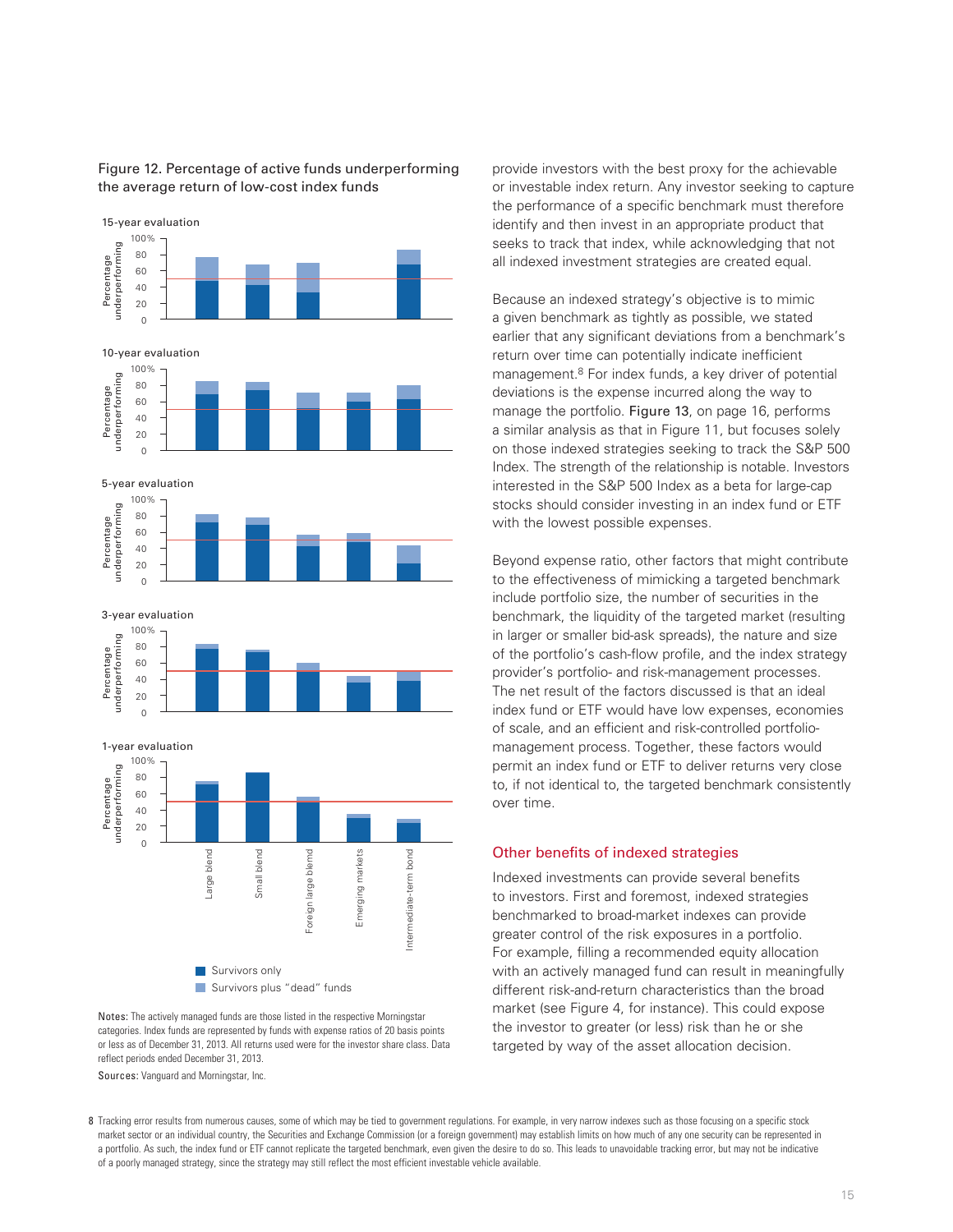Figure 13. Relationship between expense ratio and excess returns for S&P 500 Index funds



Notes: Dataset represents index funds (all share classes) with an objective of replicating the S&P 500 Index. Data cover ten years ended December 31, 2013. Sources: Vanguard, using data from Morningstar, Inc.

# Diversification

Index funds typically are more diversified than actively managed funds, a by-product of the way indexes are constructed. Except for index funds that track narrow market segments, most index funds must hold a broad range of securities to accurately track their target benchmarks, whether by replicating them outright or by a sampling method. The broad range of securities dampens the risk associated with specific securities and removes a component of return volatility.

#### Style consistency

An index fund maintains its style consistency by attempting to closely track the characteristics of the index. An investor who desires exposure to a particular market and selects an index fund that seeks to track that market is expecting to receive a consistent allocation. An active manager may have a broader mandate, causing the fund to be a "moving target" from a style point of view.

## The tax advantage

From an after-tax perspective, broad index funds and ETFs may provide an additional advantage over actively managed funds. Because of the way index funds are managed, they often realize and distribute capital gains less frequently than actively managed funds. That said, it's important to note that the tax efficiency of index funds and ETFs can vary tremendously, depending on

the index the fund is attempting to track (all else equal, narrower indexes may require greater turnover) as well as the management process of the fund (all else equal, a full replication strategy would likely lead to less turnover than an optimization strategy). A 2010 study from Lipper (Thomson Reuters) reported that over the 16 years ended 2009, the highest portfolio turnover ratio for the average S&P 500 Index fund was 19.00% (in 1994), while the lowest was 6.54% (in 2004). This is because selling occurs only when the composition of the market index changes.

Because turnover is much lower in an index fund, there is less opportunity to distribute capital gains. For example, the same 2010 study reported that index funds or indexbased funds posted the top returns, both on a before- and after-tax return basis, in 7 of 11 classification groups over the ten years ended 2009.

Of course, the actual impact of taxes, as well as the relative results between indexed strategies and active strategies, can and does change over time, depending on how markets perform and how the tax code may change. For example, the Lipper study (Thomson Reuters, 2010) reported that U.S. diversified equity funds reported an average one-year tax drag of 2.75% from 1996 through 2000, but only 0.68% from 2001 through 2009. And in 2009, actively managed equity funds showed a lower tax burden than passively managed funds.<sup>9</sup>

#### Conclusion

Since its start in the early 1970s, indexing has grown rapidly because the strategy can provide a low-cost option to gain investment exposure to a wide variety of market benchmarks. Of course, index funds are not all created equal, and an investor cannot assume that all index funds will perform similarly. In addition, investors should not expect indexed strategies to outperform 100% of actively managed funds in a particular period. However, as a result of the zero-sum game, costs, and the general efficiency of the financial markets, consistent outperformance of any one active manager has been very rare. The challenge facing investors is to correctly identify those managers who they believe may outperform in advance and stick with them through good times and bad. Finally, when deciding between an indexed or actively managed strategy, investors should not overlook the advantages in portfolio construction that well-managed indexed strategies bring to bear.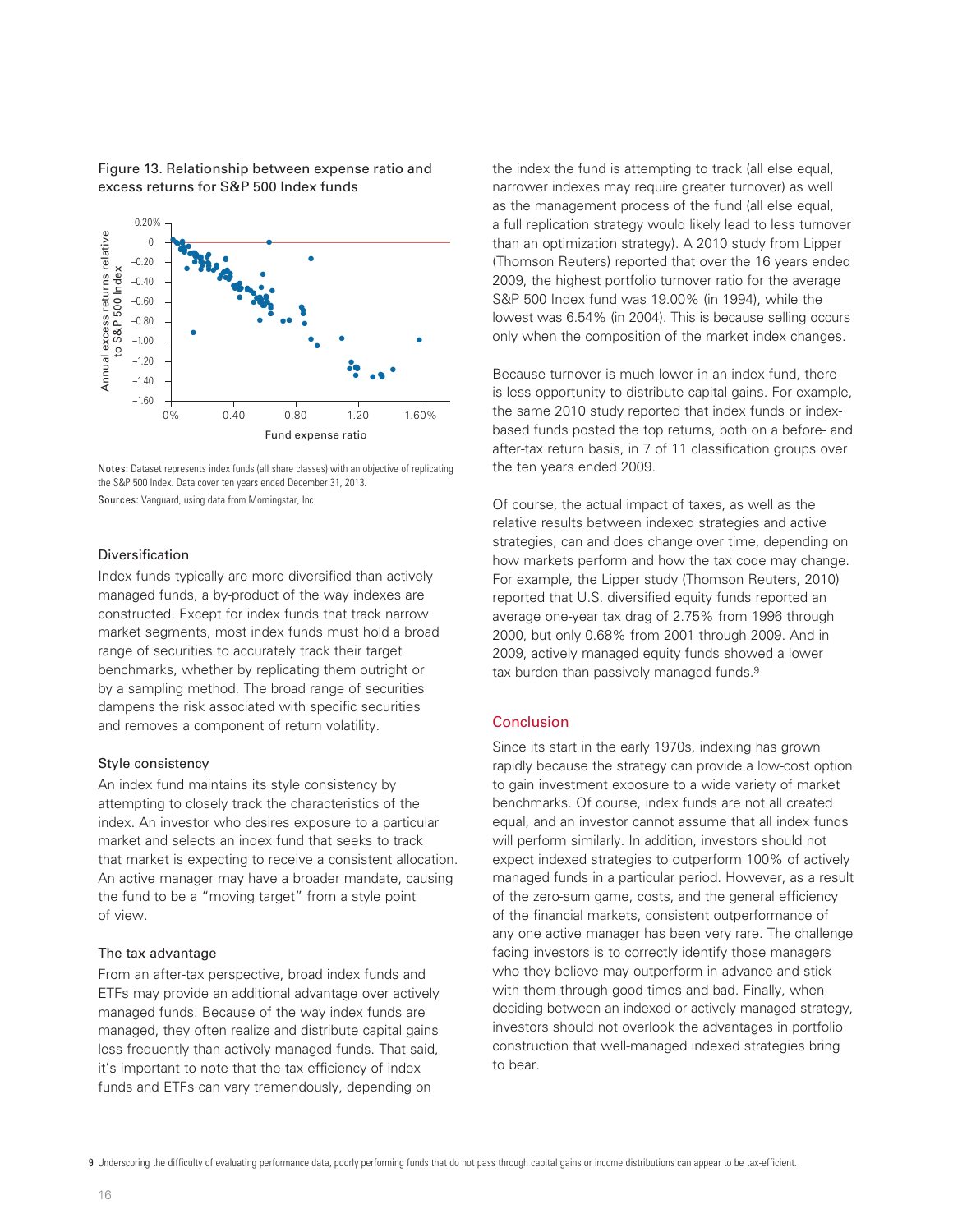### **References**

Barber, Brad M., and Terrance Odean, 1999. The Courage of Misguided Convictions: The Trading Behavior of Individual Investors. *Financial Analysts Journal* 55(6): 41–55.

Baron, Jonathan, 2000. *Thinking and Deciding*. New York: Cambridge University Press.

Brown, Stephen J., and William N. Goetzmann, 1995. Performance Persistence. *Journal of Finance* 50: 679–98.

Carhart, Mark M., 1997. On Persistence in Mutual Fund Performance. *Journal of Finance* 52(1): 57–82.

Carhart, Mark M., Jennifer N. Carpenter, Anthony W. Lynch, and David K. Musto, 2002. Mutual Fund Survivorship. *Review of Financial Studies* 15(5): 1439–63.

Davis, Joseph H., and Christopher B. Philips, 2007. *Defensive Equity Investing: Appealing Theory, Disappointing Reality*. Valley Forge, Pa.: The Vanguard Group.

Ennis, Richard M., and Michael D. Sebastian, 2002. The Small-Cap Alpha Myth. *Journal of Portfolio Management*  28(3): 11–16.

Evans, Richard E., and Burton G. Malkiel, 1999. *Earn More (Sleep Better): The Index Fund Solution*. New York: Simon & Schuster.

Fama, Eugene F., and Kenneth R. French, 1993. Common Risk Factors in the Returns on Stocks and Bonds. *Journal of Financial Economics* 33(1): 3–56.

Fama, Eugene F., and Kenneth R. French, 2010. Luck Versus Skill in the Cross-Section of Mutual Fund Returns. *Journal of Finance* 65(5): 1915–47.

Financial Research Corporation, 2002. *Predicting Mutual Fund Performance II: After the Bear*. Boston: Financial Research Corporation.

Goyal, Amit, and Sunil Wahal, 2008. The Selection and Termination of Investment Management Firms by Plan Sponsors. *Journal of Finance* 63(4): 1841, Table 10.

Investment Company Institute, 2001. *Frequently Asked Questions About Shareholder Response to Market Volatility*. Washington, D.C.: Investment Company Institute, Sept. 18; available at www.ici.org.

Investment Company Institute, 2010. *2010 Investment Company Factbook*, 50th ed. Washington, D.C.: Investment Company Institute.

Jensen, Michael C., 1968. The Performance of Mutual Funds in the Period 1945–1964. Papers and Proceedings of the Twenty-Sixth Annual Meeting of the American Finance Association. Washington, D.C., 28–30 December 1967. Also *Journal of Finance* 23(2): 389–416.

McGuigan, Thomas P., 2006. The Difficulty of Selecting Superior Mutual Fund Performance. *Journal of Financial Planning* 19(2): n.p.

Malkiel, Burton G., 1995. Returns From Investing in Equity Mutual Funds, 1971 to 1991. *Journal of Finance 50* (2, June): 549–72.

Malkiel, Burton G., 2004. Can Predictable Patterns in Market Returns Be Exploited Using Real Money? *Journal of Portfolio Management* (30th Anniversary Issue): 131– 41.

Malkiel, Burton G., and Aleksander Radisich, 2001. The Growth of Index Funds and the Pricing of Equity Securities. *Journal of Portfolio Management* 27(2): 9–21.

Philips, Christopher B., 2009. *The Active-Passive Debate: Bear Market Performance*. Valley Forge, Pa.: The Vanguard Group.

Philips, Christopher B., 2010. *The Case for Indexing: European and Offshore-Domiciled Funds*. Valley Forge, Pa.: The Vanguard Group.

Philips, Christopher B., and Francis M. Kinniry Jr., 2009. *The Active-Passive Debate: Market Cyclicality and Leadership Volatility*. Valley Forge, Pa.: The Vanguard Group.

Philips, Christopher B., and Francis M. Kinniry Jr., 2010. *Mutual Fund Ratings and Future Performance*. Valley Forge, Pa.: The Vanguard Group.

Philips, Christopher B., and Francis M. Kinniry Jr., 2012. *Determining the Appropriate Benchmark: A Review of Major Market Indexes*. Valley Forge, Pa.: The Vanguard Group.

Philips, Christopher B., Todd Schlanger, and Brian R. Wimmer, 2013. *The Active/Passive Decision in Global Bond Funds*. Valley Forge, Pa.: The Vanguard Group.

Philips, Christopher B., Francis M. Kinniry Jr., David J. Walker, and Charles J. Thomas, 2011. *A Review of Alternative Approaches to Equity Indexing*. Valley Forge, Pa.: The Vanguard Group.

Sauter, Gus, 2002. Index Rex: The Ideal Index Construction. *Journal of Indexes*, 2d. quarter; available at www.journalof indexes.com/contents.php?id=12.

Schlanger, Todd, and Christopher B. Philips, 2013. *The Mutual Fund Graveyard: An Analysis of Dead Funds*. Valley Forge, Pa.: The Vanguard Group.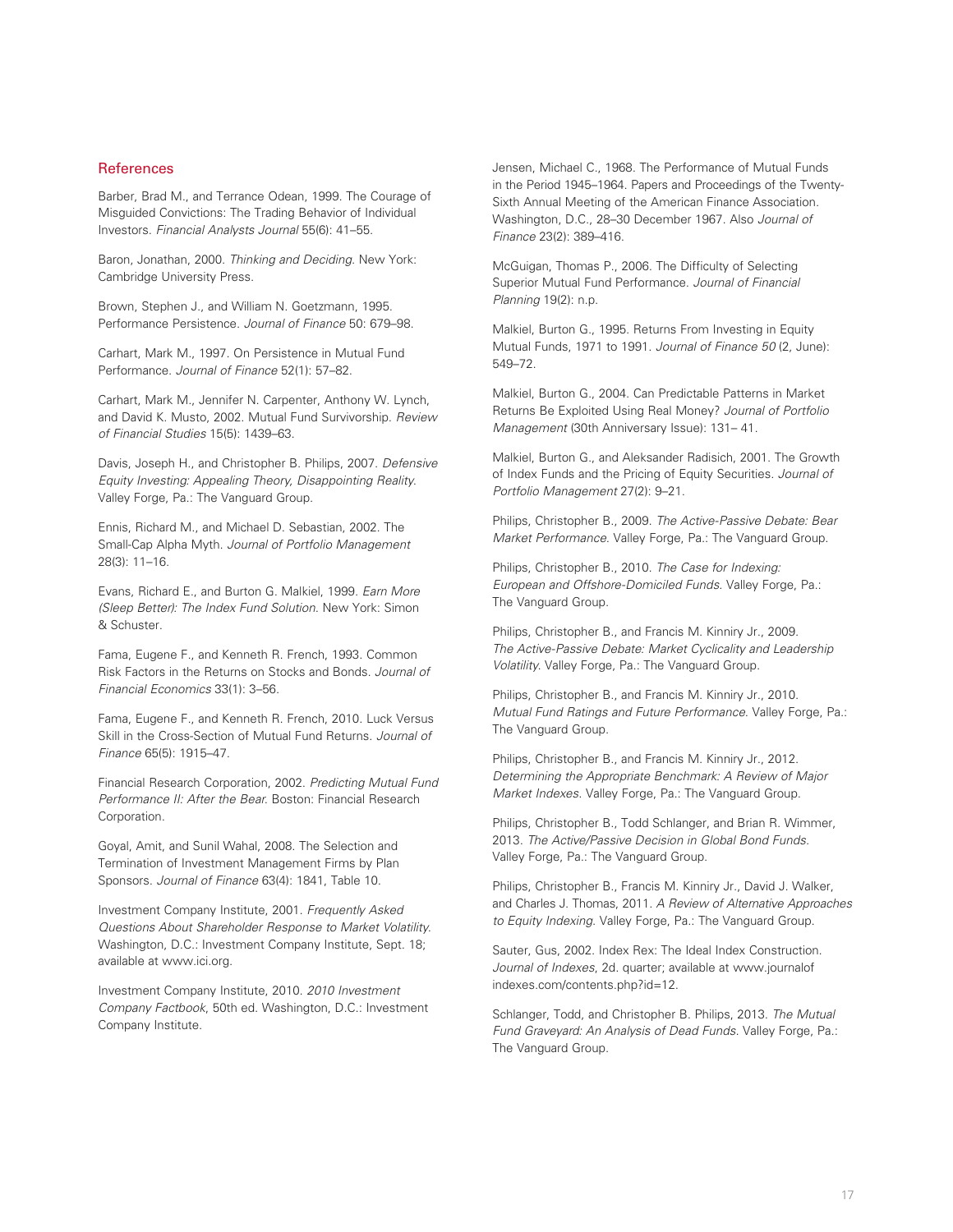Sharpe, William F., 1966. Mutual Fund Performance. *Journal of Business* 39 (1, Part 2: Supplement on Security Prices): 119–38.

Sharpe, William F., 1991. The Arithmetic of Active Management. *Financial Analysts Journal* 47(1): 7–9.

Thomas, Charles J., and Donald G. Bennyhoff, 2012. *A Review of Alternative Approaches to Fixed Income Indexing*. Valley Forge, Pa.: The Vanguard Group.

Thomson Reuters, 2010. Taxes in the *Mutual Fund Industry— 2010*. Lipper Research Study, by Tom Rosen. Denver: Thomson Reuters Co.

Wallick, Daniel W., Neeraj Bhatia, Andrew S. Clarke, and Raphael A. Stern, 2011. *Shopping for Alpha: You Get What You Don't Pay For*. Valley Forge, Pa.: The Vanguard Group.

Waring, M. Barton, and Laurence B. Siegel, 2005. Debunking Some Myths of Active Management. *Journal of Investing*  (Summer): 20–28.

## Appendix. Benchmarks represented in this analysis

Equity benchmarks are represented by the following indexes—Large blend: MSCI US Prime Market 750 Index through January 30, 2013, CRSP US Large Cap Index thereafter; Large growth: S&P 500/Barra Growth Index through May 16, 2003, MSCI US Prime Market Growth Index through April 16, 2013, CRSP US Large Cap Growth Index thereafter; Large value: S&P 500/Barra Value Index through May 16, 2003, MSCI US Prime Market Value Index through April 16, 2013, CRSP US Large Cap Value Index thereafter; Mid blend: S&P MidCap 400 Index through May 16, 2003, MSCI US Mid Cap 450 Index through January 30, 2013, CRSP US Mid Cap Index thereafter; Mid growth: MSCI US Mid Cap Growth Index through April 16, 2013, CRSP US Mid Cap Growth Index thereafter; Mid value: MSCI US Mid Cap Value Index through April 16, 2013, CRSP US Mid Cap Value Index thereafter; Small blend: Russell 2000 Index through May 16, 2003, MSCI US Small Cap 1750 Index through January 30, 2013, CRSP US Small Cap Index thereafter; Small growth: S&P SmallCap 600/Barra Growth Index through May 16, 2003, MSCI US Small Cap Growth Index through April 16, 2013, CRSP US Small Cap Growth Index thereafter; Small value: S&P SmallCap 600/Barra Value Index through May 16, 2003, MSCI US Small Cap Value Index through April 16, 2013, CRSP US Small Cap Value Index thereafter. Bond benchmarks are represented by the following Barclays indexes: U.S. 1–5 Year Government Bond Index, U.S. 1–5 Year Corporate Bond Index, U.S. Intermediate Government Bond Index, U.S. Intermediate Corporate Bond Index, U.S. GNMA Bond Index, U.S. Corporate High Yield Bond Index. International and global benchmarks are represented by the following indexes: Global—Total International Composite Index through August 31, 2006, MSCI EAFE + Emerging Markets Index through December 15, 2010, MSCI ACWI ex USA IMI Index through June 2, 2013, FTSE Global All Cap ex US Index thereafter; Developed—MSCI World ex USA Index; Emerging markets: MSCI Emerging Markets Index.